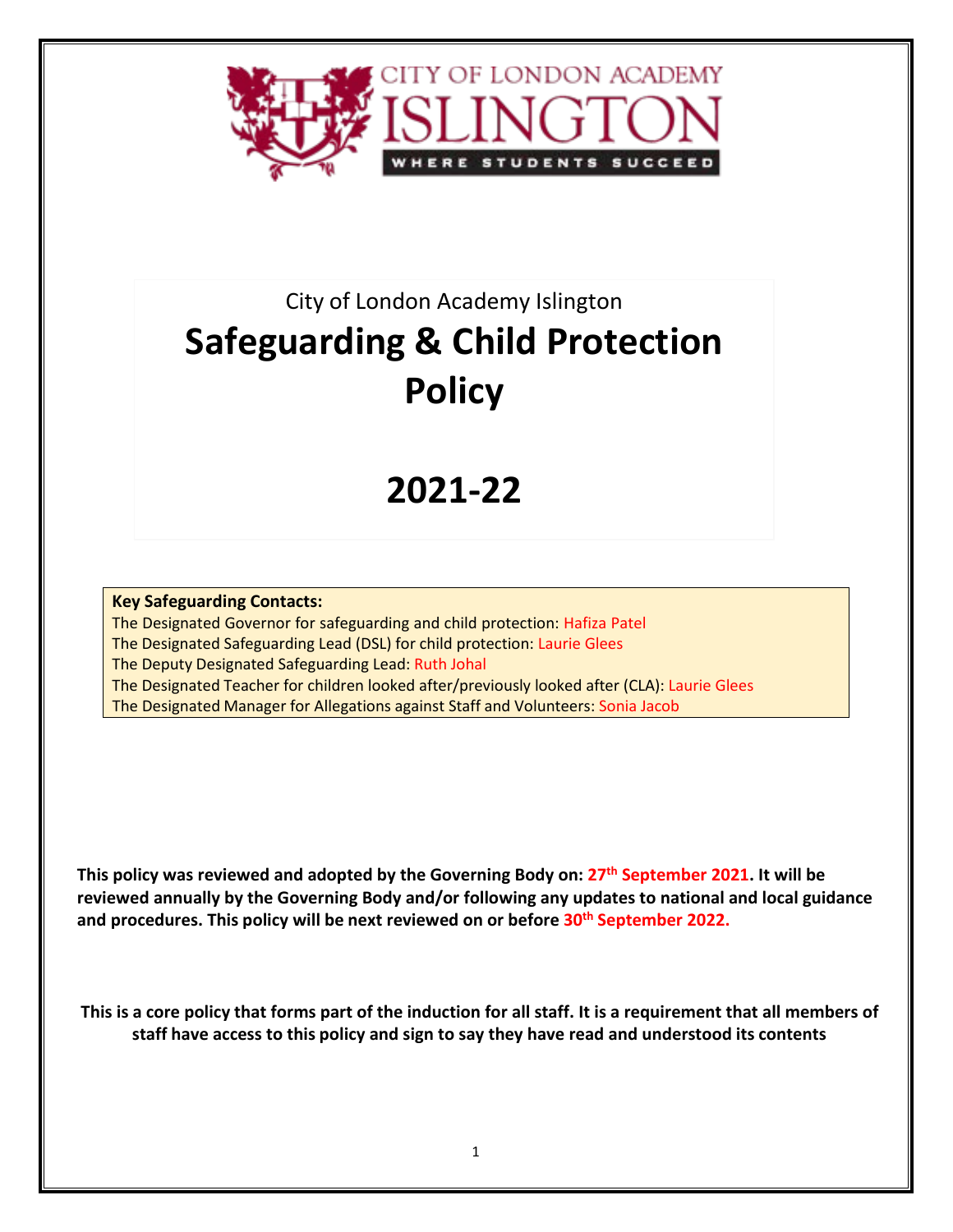## **Contents**

| 1.  |                      |  |
|-----|----------------------|--|
| 2.  |                      |  |
| 3.  |                      |  |
| 4.  |                      |  |
| 5.  |                      |  |
| 6.  |                      |  |
| 7.  |                      |  |
| 8.  |                      |  |
| 9.  | Key Responsibilities |  |
| a.  |                      |  |
| b.  |                      |  |
| c.  |                      |  |
| d.  |                      |  |
| e.  |                      |  |
| f.  |                      |  |
| 10. |                      |  |
| 11. |                      |  |
| a.  |                      |  |
| b.  |                      |  |
| c.  |                      |  |
| d.  |                      |  |
| e.  |                      |  |
| f.  |                      |  |
| g.  |                      |  |
| h.  |                      |  |
| j.  |                      |  |
| 12. |                      |  |
| 13. |                      |  |
| 14. |                      |  |
| 15. |                      |  |
| 16. |                      |  |
| 17. |                      |  |
| 18. |                      |  |
| 19. |                      |  |
| 20. |                      |  |
| 21. |                      |  |
| 22. |                      |  |
| 23. |                      |  |
| 24. |                      |  |
| 25. |                      |  |
|     |                      |  |
|     |                      |  |
|     |                      |  |
|     |                      |  |
|     |                      |  |
|     |                      |  |
|     |                      |  |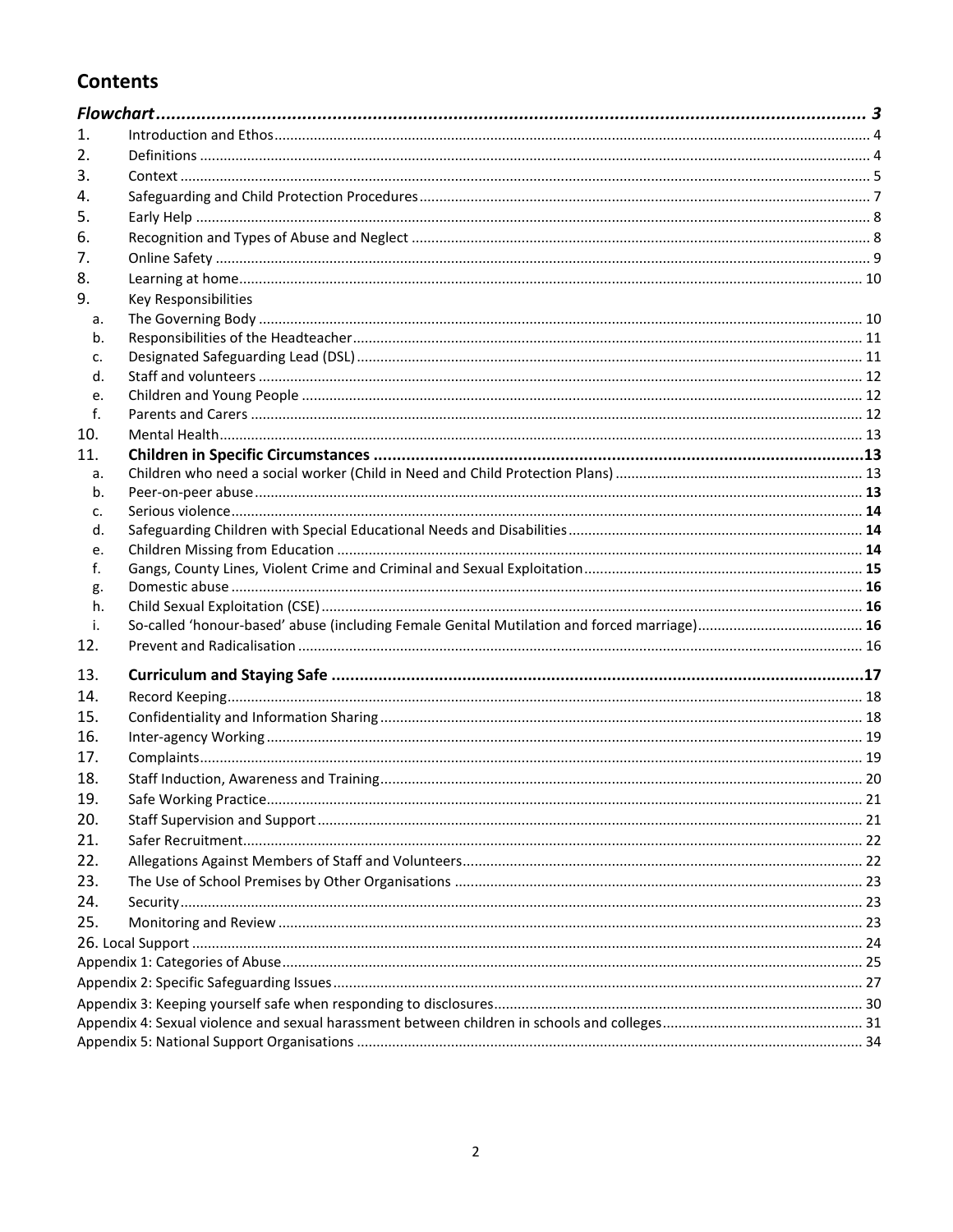#### **Why are you concerned?**

- For example
	- **Disclosure**
	- Child's appearance unexplained marks and bruises, clothes, hygiene
	- Change in behaviour, presentation, attendance, progress and attainment
	- Behaviour which causes concern, indicates risk/vulnerability

#### **Immediately record your concerns**

Follow the school's procedure. If it is urgent, find the DSL or DDSL and report this immediately, then record on CPOMS. If it is not urgent, record on CPOMS.

- If responding to a disclosure reassure the child and clarify concerns if necessary e.g. ambiguous words and phrases
- Use child's own words and indicate any marks on body map charts, as appropriate
- Sign and date all records

#### **Inform the Designated Safeguarding Lead** (Laurie Glees, Vice Principal)

#### **Designated Safeguarding Lead**

- Consider whether the child is at immediate risk ofharm e.g. unsafe to go home
- Refer to ISCB Threshold document and procedures tosupport consideration: [www.iscb.org.uk](http://www.iscb.org.uk/)
- Refer to other agencies as appropriate e.g. Children'sServices Contact Team (CSCT) LADO, Police.
- If unsure then consult with CSCT, without givingchild's details (0207 527 7400)

#### **If you are unhappy with the response: Staff:**

- Follow school Whistleblowing Procedures available onthe website or through the NSPCC whistleblowing line on 0808 800 5000 or email [help@nspcc.org.uk.](mailto:help@nspcc.org.uk)
- Follow ISCB Escalation policy and procedures **Pupils and Parents:**
- Follow school complaints procedures found on thewebsite.

#### **Record decision making and action taken in the child's safeguarding/child protection file. Set upnew file if this is the first concern.**

#### **Monitor**

Be clear about:

- What you are monitoring e.g. behaviour trends, appearance, attendance etc.?
- How long you will monitor for?
- How you will record and to whom you will feedback and when?

#### **Review** and **Re-refer** (if necessary)

At all stages the child's circumstances will be kept under review.

The DSL/staff will re-refer if required to ensure the **child/young person's ongoing safeguarding and welfare needs are addressed.**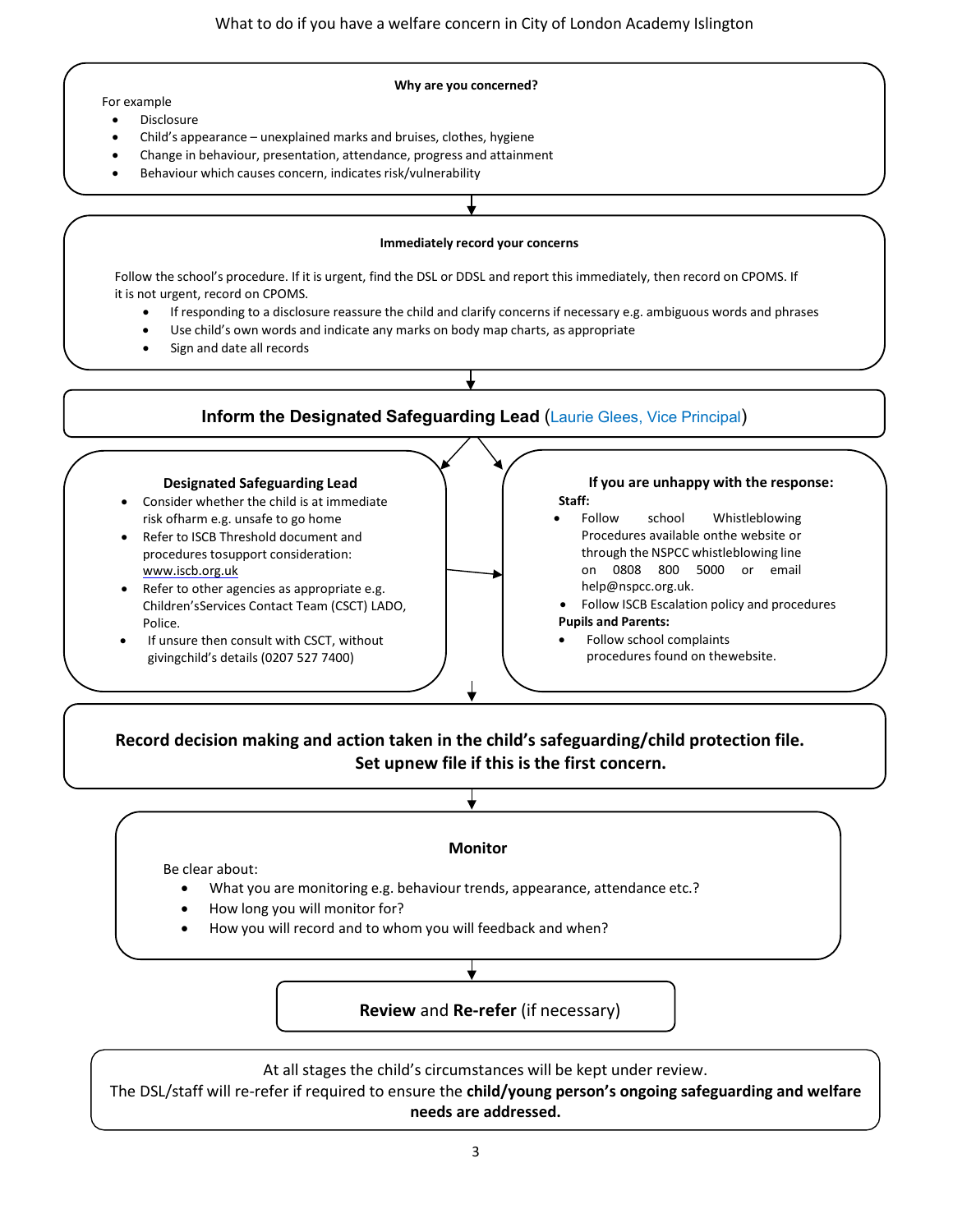### <span id="page-3-0"></span>1. Introduction and Ethos

*"***Safeguarding and promoting the welfare of children is everyone's responsibility. Everyone who comes into contact with children and their families has a role to play. In order to fulfil this responsibility effectively, all practitioners should make sure their approach is child-centred. This means that they should consider, at all times, what is in the best interests of the child"** *[1](#page-3-2)*

- a. City of London Academy Islington recognises the importance of creating and maintaining a safeguarding culture that will help all pupils to feel safe, secure and respected; encourage them to talk openly; and enable them to feel confident that they will be listened to. We are committed to providing an environment where children can play, learn, develop and achieve and where they are safeguarded and are enabled to disclose if they are being harmed in some way. We are alert to the signs of abuse and neglect and follow our procedures to ensure that all pupils receive effective support, protection and justice.
- b. City of London Academy Islington recognises that some children may be especially vulnerable to abuse. We understand that children who are abused or neglected may find it difficult to develop a sense of self-worth and to view the world in a positive way. Whilst at school, behaviour may be challenging, and they may exhibit concerning behaviours and at times this may impact on other children either directly or indirectly. We will always take a considered and sensitive approach in order that we can support all of our pupils.
- c. Our school core safeguarding principles are:
	- $\circ$  That schools are an important part of the wider safeguarding system for children
	- $\circ$  It is a whole school responsibility to safeguard and promote the welfare of children
	- $\circ$  All children (defined as those up to the age of 18) have equal rights to protection regardless of age, gender, ability, culture, race, language, religion or sexual identity
	- $\circ$  All children have a right to be heard and to have their wishes and feelings taken into account
	- o All staff understand safe professional practice and adhere to our code of conduct and other associated policies
	- $\circ$  All staff have a responsibility to recognise vulnerability in children and act on any concern in accordance with this guidance

Please note that the procedures contained in this policy apply to all staff (including teaching and non-teaching, temporary staff and volunteers) and governors and are consistent with the London Child Protection Procedures, 2021.

## <span id="page-3-1"></span>2. Definitions

*"Safeguarding is not just about protecting children from deliberate harm. It includes a wide range of issues relating to pupil's welfare, health and safety." [2](#page-3-3)*

Within this document:

- **Safeguarding is defined as:**
	- o Protecting children from maltreatment;
	- $\circ$  Preventing impairment of children's mental and physical health or development;
	- $\circ$  Ensuring that children are growing up in circumstances consistent with the provision of safe and effective care; and
	- o Taking action to enable all children to have the best life chances.

<span id="page-3-2"></span><sup>1</sup> Keeping Children Safe in Education (DfE, 2021)

<span id="page-3-3"></span><sup>2</sup> Inspecting safeguarding in early years, education and skills, Ofsted, September 2019.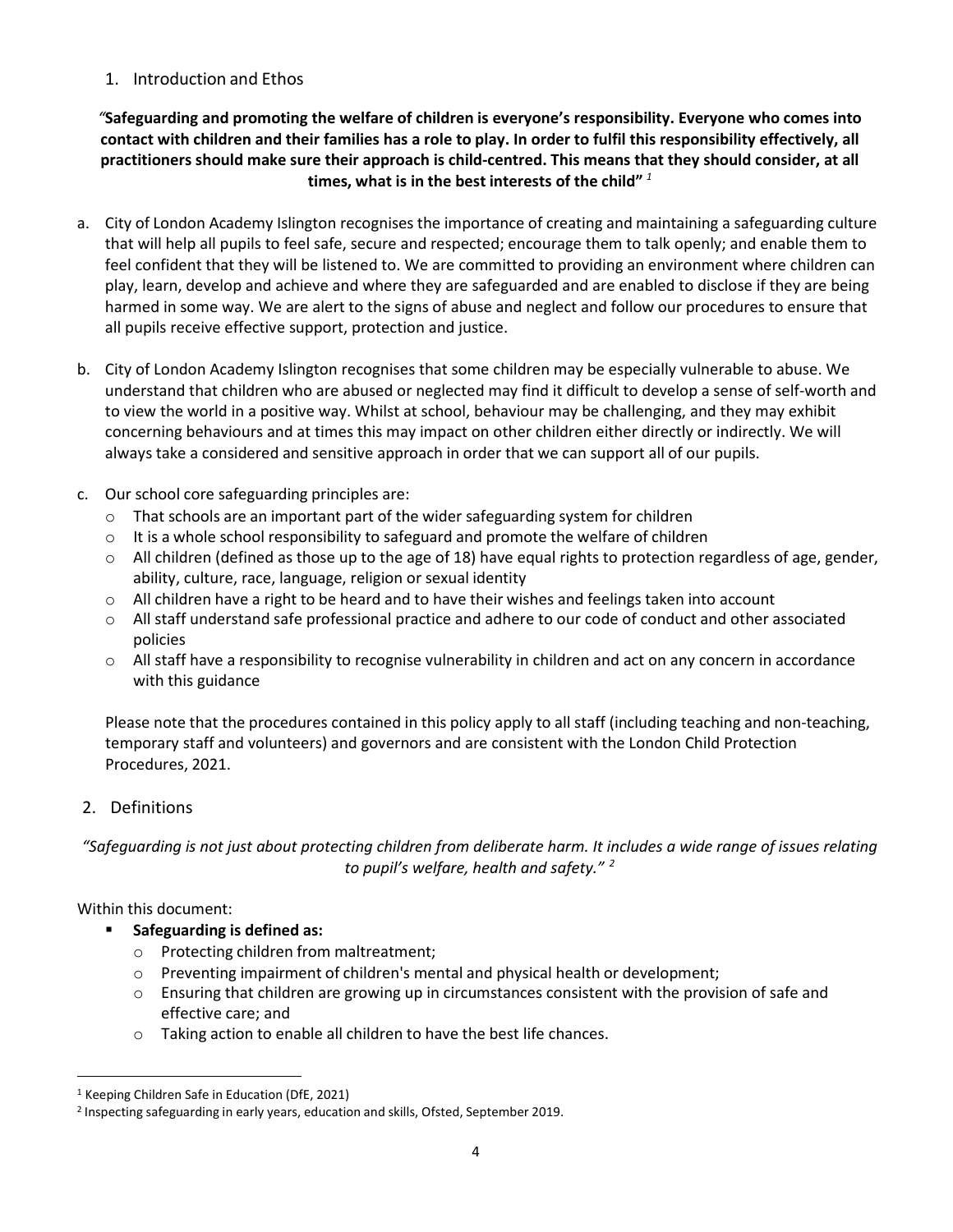- **Child Protection** is an aspect of safeguarding but is focused on how we respond to children who have been significantly harmed or are at risk of significant harm.
- **Staff** applies to all those working for or on behalf of the school, full time or part time, in either a paid or voluntary capacity. This also includes governors.
- **Child** refers to all young people who have not yet reached their 18 birthday or Children Looked After and SEND young people who have not yet reached their 25<sup>th</sup> birthday. On the whole, this will apply to pupils of our school; the policy will also extend to visiting children and students from other establishments
- **Parent** refers to birth parents and other adults in a parenting role for example adoptive parents, step-parents, guardians and foster carers.
- **Abuse** could mean neglect, physical, emotional or sexual abuse or any combination of these. Parents, carers and other people can harm children either by direct acts and / or failure to provide proper care. Explanations of these are given within the document and appendices 1 and 2.
- <span id="page-4-0"></span>3. Context
- a. This policy has been developed in accordance with the principles established by the Children Acts 1989 and 2004 and related guidance. In addition, Section 175 (Section 157 for academies and independent schools) of the Education Act, 2002 requires governing bodies of maintained schools and further education colleges (including sixth form colleges) to ensure they safeguard and promote the welfare of children who are either pupils at the school or who are students under 18 years of age attending the further education institution.

This includes:

- Working Together to Safeguard Children (DfE 2018) (WTSC) Working Together to [Safeguard](https://assets.publishing.service.gov.uk/government/uploads/system/uploads/attachment_data/file/729914/Working_Together_to_Safeguard_Children-2018.pdf) Children 2018
- DfE guidance Keeping Children Safe in Education 2021 (KCSIE) Part One Safeguarding Information for all Staff and Annex A : Keeping Children Safe in [Education](https://assets.publishing.service.gov.uk/government/uploads/system/uploads/attachment_data/file/1014058/KCSIE_2021_Part_One_September.pdf) 2021
- London Safeguarding Children Procedures, March 2021 <http://www.londoncp.co.uk/>
- **[Teaching](https://assets.publishing.service.gov.uk/government/uploads/system/uploads/attachment_data/file/811796/Teaching_online_safety_in_school.pdf) online safety in schools (DfE, 2019)**
- **The State State of the State State State State State State State State State State Inspecting** [Ofsted Inspecting](https://www.gov.uk/government/publications/inspecting-safeguarding-in-early-years-education-and-skills-from-september-2015/inspecting-safeguarding-in-early-years-education-and-skills-settings) **[Safeguarding](https://www.gov.uk/government/publications/inspecting-safeguarding-in-early-years-education-and-skills-from-september-2015/inspecting-safeguarding-in-early-years-education-and-skills-settings)**
- Sexual violence and sexual [harassment](https://www.gov.uk/government/uploads/system/uploads/attachment_data/file/667862/Sexual_Harassment_and_Sexual_Violence_-_Advice.pdf) between children in schools and colleges (DfE, 2018)
- **Criminal [Exploitation](https://assets.publishing.service.gov.uk/government/uploads/system/uploads/attachment_data/file/741194/HOCountyLinesGuidanceSept2018.pdf) of children and vulnerable adult county lines guidance (Home Office, 2018)**
- Children and Social Work Act, 2017
- **Early Years and Foundation Stage [Framework](https://www.foundationyears.org.uk/files/2017/03/EYFS_STATUTORY_FRAMEWORK_2017.pdf), 2017 (EYFS) Statutory Framework for the Early Years**
- **Preventing youth violence and gang [involvement](https://assets.publishing.service.gov.uk/government/uploads/system/uploads/attachment_data/file/418131/Preventing_youth_violence_and_gang_involvement_v3_March2015.pdf) (Home Office, 2015)**
- **F** Female Genital Mutilation Act 2003 (S. 74 Serious Crime Act 2015)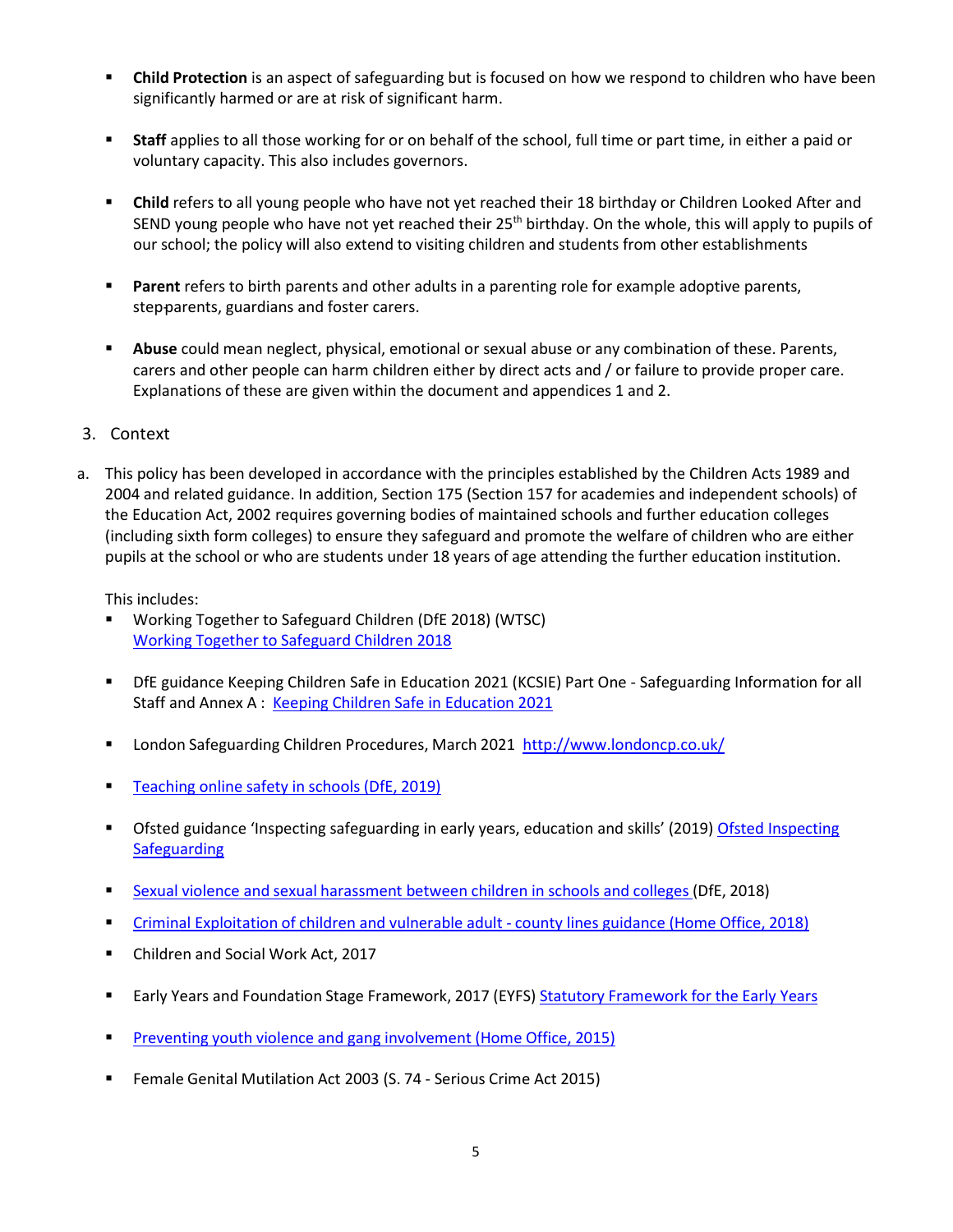- b. All safeguarding policies will be reviewed on an annual (minimum) basis by the Governing Body which has responsibility for oversight of school safeguarding and child protection systems. The DSL/Head Teacher will ensure regular reporting on safeguarding activity and systems in school to the Governing Body. The Governing Body **will not** receive details of individual pupil situations or identifying features of families as part of their oversight responsibility.
- c. We are aware that safeguarding is fundamental to the welfare of all children in our care. This policy is therefore one of a series in the school's integrated safeguarding portfolio and should be read in conjunction with the policies as listed below:
	- o Behaviour policy
	- o Data Protection (including General Data Protection Regulations (GDPR))
	- o Sex and Relationships Education
	- o Managing Allegations Against Staff
	- o Staff Behaviour Policy/Code of Conduct for Staff (including Acceptable Use of Technology)
	- o Health and Safety including Risk Assessments (e.g. school trips, use of technology) and First Aid and Accidents
	- o Safer Recruitment
	- o Whistleblowing
- d. All staff and volunteers at City of London Academy Islington recognise that children experiencing specific safeguarding issues identified above are no different to safeguarding against any other vulnerability or concern and will respond in the same way as they do to protect children from any other risks.
- e. Supporting Guidance (to be read and followed alongside this document)
	- Information Sharing: advice for practitioners providing safeguarding services to children, young people, parents and carers which can be accessed via this link[: Information](https://assets.publishing.service.gov.uk/government/uploads/system/uploads/attachment_data/file/721581/Information_sharing_advice_practitioners_safeguarding_services.pdf) Sharing
	- What to do if you're Worried a Child is being Abused: o What to do if [you're worried](https://www.gov.uk/government/publications/what-to-do-if-youre-worried-a-child-is-being-abused--2) a child is being abused - Publications - GOV.UK
	- Guidance for Safer Working Practice for Adults who Work with Children and Young People in Education Settings - Safer Recruitment Consortium, 2019:
	- https:/[/www.saferrecruitmentconsortium.org/GSWP%20Sept%202019.pdf](http://www.saferrecruitmentconsortium.org/GSWP%20Sept%202019.pdf)
	- Mental Health & Behaviour in Schools 2018 : [Mental health and behaviour in schools -](https://www.gov.uk/government/publications/mental-health-and-behaviour-in-schools--2) Publications [GOV.UK](https://www.gov.uk/government/publications/mental-health-and-behaviour-in-schools--2)
	- **Teachers [Standards](https://www.gov.uk/government/publications/teachers-standards) 2012 Teachers' Standards**
	- Safeguarding Disabled Children Practice Guidance DOH, 2009 <https://www.gov.uk/government/publications/safeguarding-disabled-children-practice-guidance>
	- **[Preventing](https://assets.publishing.service.gov.uk/government/uploads/system/uploads/attachment_data/file/623895/Preventing_and_tackling_bullying_advice.pdf) and Tackling Bullying: Preventing & Tackling Bullying**
	- **Promoting Children and Young People's Emotional Health & Wellbeing: [Promoting children and young](https://www.gov.uk/government/publications/promoting-children-and-young-peoples-emotional-health-and-wellbeing)** people's [emotional](https://www.gov.uk/government/publications/promoting-children-and-young-peoples-emotional-health-and-wellbeing) wellbeing
	- **Rise Above : links to lesson plans and materials [https://campaignresources.phe.gov.uk/schools/topics/rise](https://campaignresources.phe.gov.uk/schools/topics/rise-above/overview)**[above/overview](https://campaignresources.phe.gov.uk/schools/topics/rise-above/overview)
- f. These documents can be found in this policy (as links) and on the safeguarding folder on the staff shared area. They are also available to access via the school website through the links on this policy.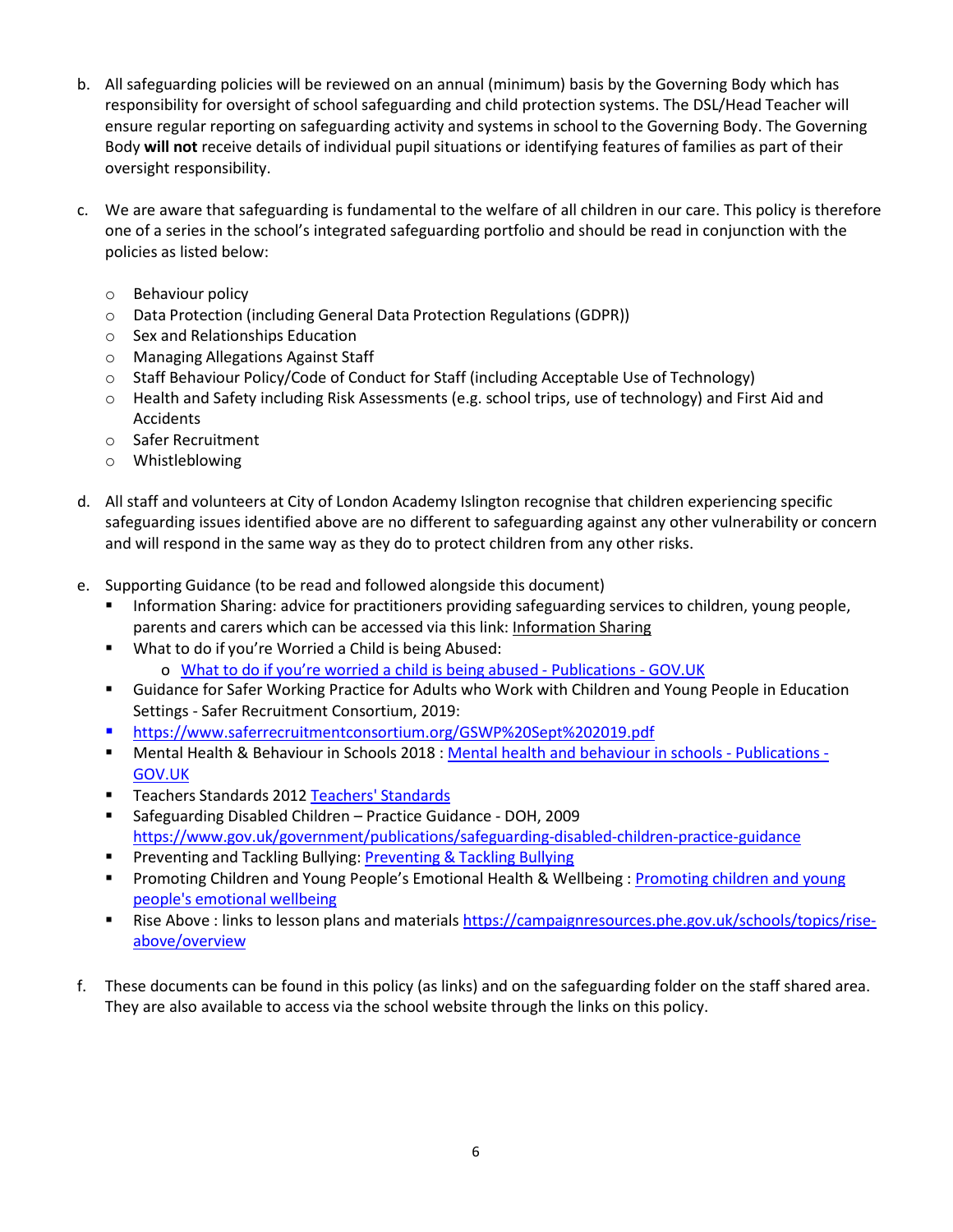- <span id="page-6-0"></span>4. Safeguarding and Child Protection Procedures
- Any member of staff, volunteer or visitor to the school who receives a disclosure or allegation of abuse, or suspects that abuse may have occurred **must report it immediately to the DSL** (or, in their absence, the deputy DSL). See flowchart 'What to do if you are worried about a child/young person' on page 3.
- **The DSL or deputy DSL will immediately refer cases of suspected abuse or allegations, by telephone, to the Children's Services Contact Team (CSCT) in Islington on 0207 527 7400 or the local authority where the child lives. For Islington referrals the telephone referral to CSCT will be confirmed in writing using the CSCT Request for Service/Referral Form within 48 hours. Referrals to other local authority statutory services will be followed up, within the same timescale. All referrals will be made using the local authority's referral process (KCSIE, 2021) See <https://www.gov.uk/report-child-abuse-to-local-council> for local authority child protection referral contact details.**
- Wherever possible, the school will share any safeguarding concerns, or an intention to refer a child to Children's Social Care, with parents or carers. However, we will not do so where it is felt that to do so could place the child at greater risk of harm or impede a criminal investigation. On occasions, it may be necessary to seek advice from CSCT and/or Police in making decisions about when it is appropriate to share information with parents / carers.
- Whilst all staff should speak to the DSL (or deputy) with regard to any concerns about female genital mutilation (FGM), there is a specific legal duty on teachers. If a teacher, in the course of their work in the profession, discovers that an act of FGM appears to have been carried out on a girl under the age of 18, the teacher must report this to the police. See Annex A of KCSIE, 2021 for further details.
- If a member of staff continues to have concerns about a child and feels the situation is not being addressed or does not appear to be improving, they should press the DSL for re-consideration of the case in order to reassure themselves the child is safe and their welfare is being considered. If after following this process, the staff member remains concerned that appropriate action is not being taken, it is the responsibility of that person to seek further direct consultation from the head teacher or safeguarding governor.
- **If after a referral to CSC a child's situation does not appear to be improving, the DSL will request** reconsideration to ensure that the referral concerns have been addressed and, most importantly, that the child's situation has improved. Professional disagreements (escalation) will be responded to in line with the ISCB procedures and DSLs may request support via the Principal Officer: Safeguarding in Education (POSIE).
- These procedures apply to all staff working/volunteering in the school and will be covered in training to enable everyone understands their role and responsibility. The prime concern at all stages must be the interests and safety of the child. **Where there is a conflict of interest between the child and an adult, the interests of the child must be paramount.**
- All staff are aware that children with disabilities, special needs language delay and/or where English is not their first language may communicate concerns with behaviours rather than words. Additionally, staff will question the cause of knocks and bumps in children who have limited mobility.
- The aim of our procedures is to provide a robust framework which enables staff to take appropriate action when they are worried a child is being abused. City of London Academy Islington adheres to the London Safeguarding Children Procedures (Online, March 2021). The full procedures and additional guidance relating to specific safeguarding issues can be found on the ISCB website [www.islingtonscb.org.uk.](http://www.islingtonscb.org.uk/)
- When new staff, volunteers or regular visitors join our school they are informed of the safeguarding arrangements in place, the name of the DSL and how to share concerns with them.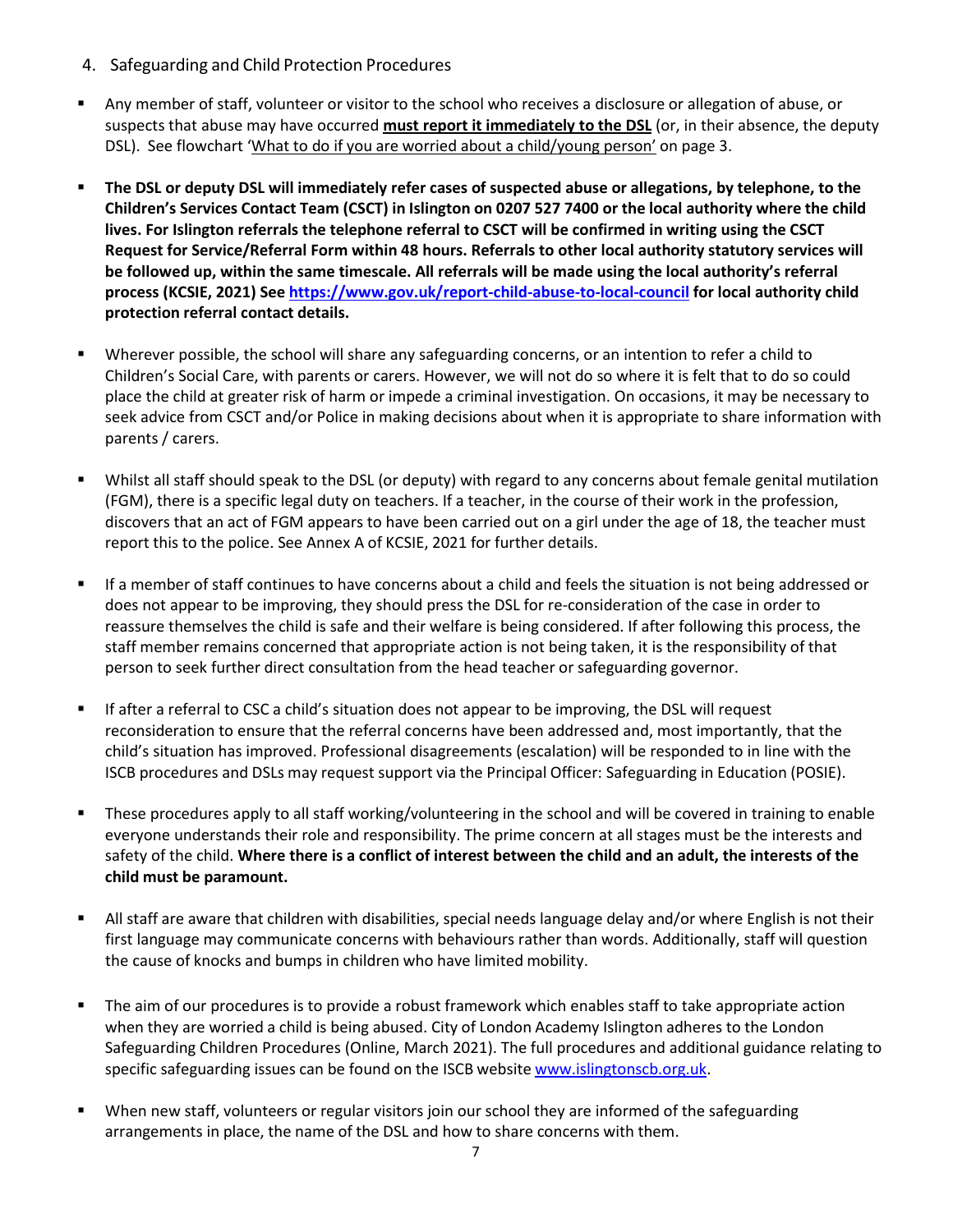## <span id="page-7-0"></span>5. Early Help

- Any child may benefit from early help, but all school staff should be particularly alert to the potential need for early help for a child who:
	- o is disabled and has specific additional needs;
	- o has a health condition, both physical and mental;
	- o has special educational needs (whether or not they have a statutory education, health and care plan);
	- o is a young carer;
	- $\circ$  is showing signs of being drawn in to anti-social or criminal behaviour, including gang involvement and association with organised crime groups;
	- o is frequently missing/goes missing from care or from home;
	- o is misusing drugs or alcohol themselves;
	- o Is at risk of modern slavery, trafficking or exploitation;
	- $\circ$  is in a family circumstance presenting challenges for the child, such as substance abuse, adult mental health problems or domestic abuse;
	- o has returned home to their family from care;
	- $\circ$  is showing early signs of abuse and/or neglect;
	- o is at risk of being radicalised or exploited;
	- o is a privately fostered child'
	- o has a family member in prison or affected by parental offending
	- $\circ$  is at risk of honour-based abuse such as female genital mutilation (FGM) or forced marriage
	- $\circ$  has persistent absence from education (including absences for part of the day)
- All staff are aware of the Early Help process, and understand their role within it. This includes identifying emerging problems, liaising with the DSL, sharing information with other professionals to support early identification and assessment and, in some cases, acting as the lead professional in undertaking an early help assessment.
- If Early Help is assessed to be appropriate, then the DSL will support staff members involved with the family to initiate an Early Help Assessment by requesting Early Help family support. The DSL will keep all Early Help cases under constant review and will give consideration to making a child in need or child protection referral if the situation doesn't appear to be improving for the child.

The Governing Body, Headteacher and Leadership Team will ensure that the DSL is properly supported in this role in relation to the availability of appropriate time, support and resources.

- <span id="page-7-1"></span>6. Recognition and Types of Abuse and Neglect
- All staff in school should be aware of the definitions and signs and symptoms of abuse. There are four categories of abuse:
	- o Physical abuse
	- o Sexual abuse
	- o Emotional abuse
	- o Neglect
- The most up to date definitions and possible indicators and signs of abuse are found in Appendix 1. Staff should also refer to Part 1 and Annex A within KCSIE, 2021 and 'What to do if you are worried a child is being abused' (2015).
- All staff are aware that safeguarding incidents and/or behaviours can be associated with factors outside the school and/or can occur between children outside of these environments. All staff, but especially the DSL (and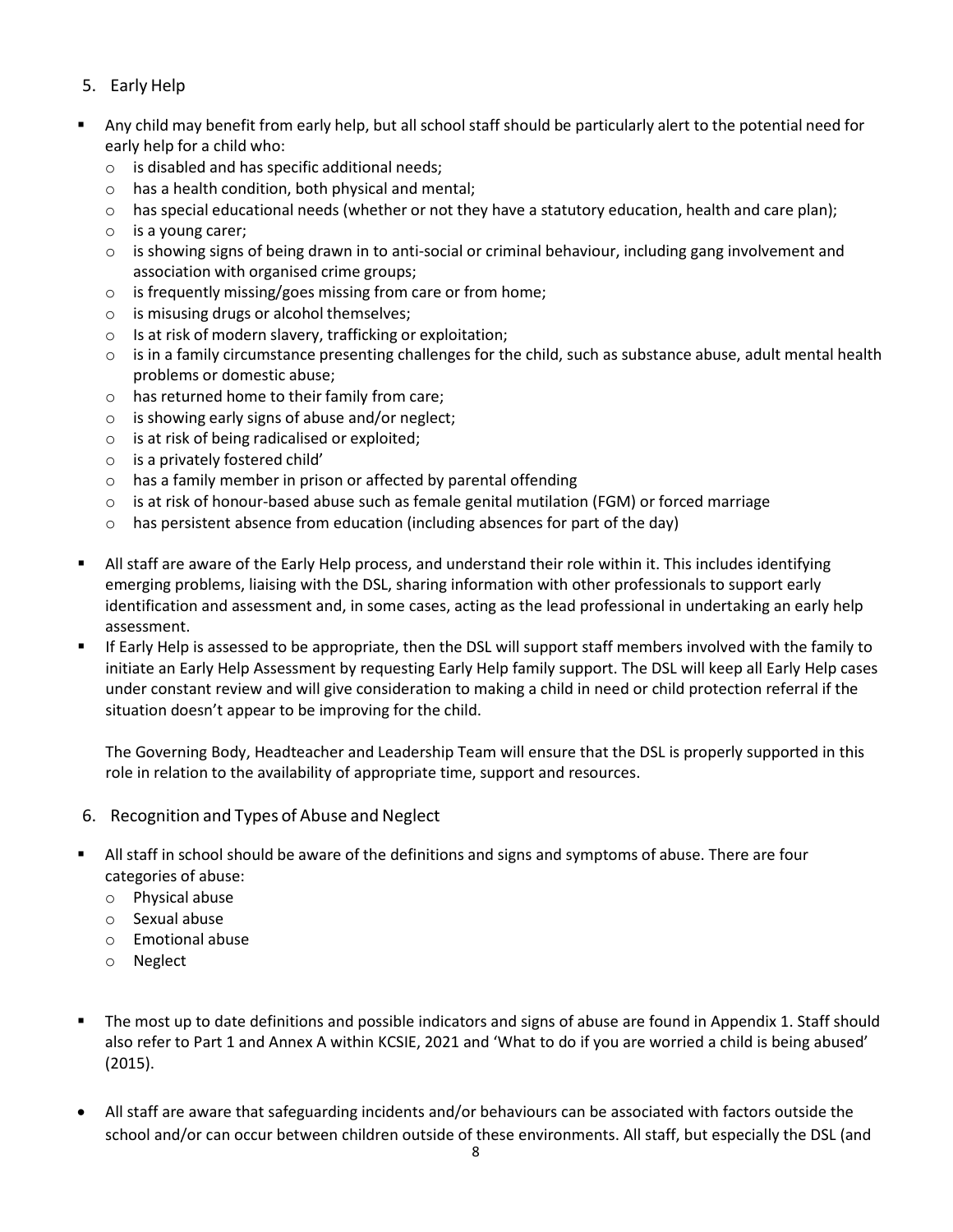deputies) will consider whether children are at risk of abuse or exploitation in situations outside their families. Extra-familial harms take a variety of different forms and children can be vulnerable to multiple harms including (but not limited to) sexual exploitation, criminal exploitation, and serious youth violence

- The warning signs and symptoms of child abuse and neglect can vary from child to child. Children also develop and mature at different rates, so what appears to be worrying behaviour for a younger child might be normal for an older child. Parental behaviours' may also indicate child abuse or neglect, so staff are alert to parentchild interactions or concerning parental behaviour's; this could include parents who are under the influence of drugs or alcohol or if there is a sudden change in their mental health.
- By understanding the warning signs, our school can respond to problems as early as possible and provide the right support and services for the child and their family. It is important to recognise that a warning sign doesn't automatically mean a child is being abused.
- <span id="page-8-0"></span>7. Online Safety
- City of London Academy Islington recognises that the use of technology presents particular challenges and risks to children and adults both inside and outside of school. The DSL and leadership team have read Annex D regarding Online Safety within KCSIE 2021.
- Members of staff with appropriate skills, interest and expertise regarding online safety are encouraged to help support the DSL, and deputy DSLs, when developing curriculum approaches or making technical decisions. However, the DSL retains overall responsibility for online safeguarding within the school.
- City of London Academy Islington identifies that the issues classified within online safety are considerable, but can be broadly categorised into three areas of risk:
	- content: being exposed to illegal, inappropriate or harmful material
	- contact: being subjected to harmful online interaction with other users
	- conduct: personal online behaviour that increases the likelihood of, or causes, harm.
- City of London Academy Islington recognises the specific risks that can be posed by mobile phones and cameras and in accordance with KCSIE 2021 and has appropriate policies in place that are shared and understood by all members of the school community.
- City of London Academy Islington will ensure that appropriate filtering and monitoring systems are in place when pupils and staff access school systems and internet provision. The school will be careful to ensure that these systems do not place unreasonable restrictions on internet access or limit what children can be taught with regards to online teaching and safeguarding. If not in place within Online Safety policy, then schools should list details of how this is established and achieved e.g. which filtering/monitoring system is in place and why these decisions have been made by the leadership team.
- City of London Academy Islington will ensure a comprehensive whole school curriculum response is in place to enable all pupils to learn about and manage online risks effectively and will support parents and the wider school community (including all members of staff) to become aware and alert to the need to keep children safe online.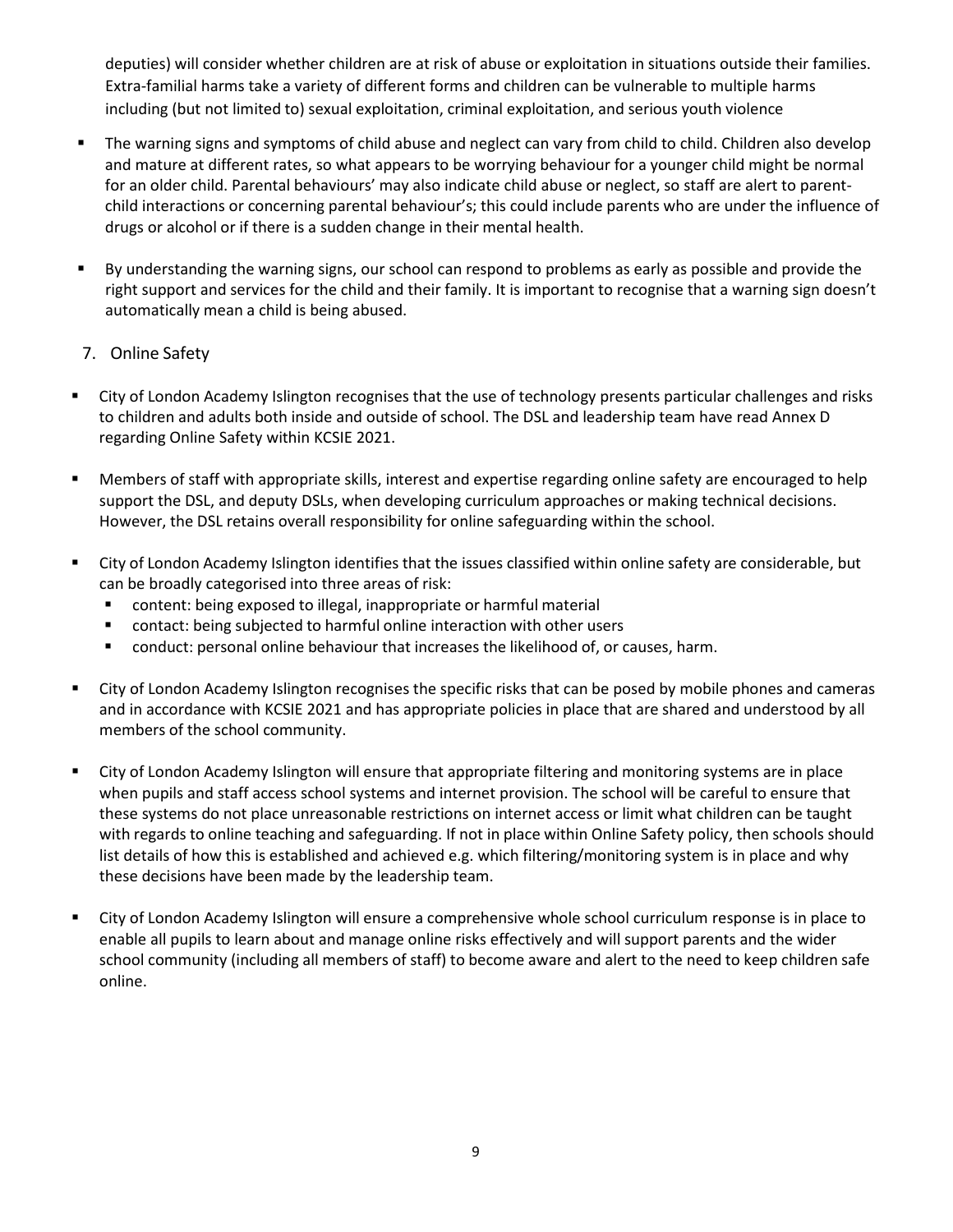#### <span id="page-9-0"></span>8. Learning at home

Where children are being asked to learn online at home the DfE has provided advice to support schools and colleges do so safely: [COVID-19 Safeguarding in Schools](https://www.gov.uk/government/publications/covid-19-safeguarding-in-schools-colleges-and-other-providers/coronavirus-covid-19-safeguarding-in-schools-colleges-and-other-providers) [COVID-19 and remote education. I](https://www.gov.uk/guidance/safeguarding-and-remote-education-during-coronavirus-covid-19)t is essential that children are safeguarded from potentially harmful and inappropriate online material. Staff with access to school devices are reminded about rules on the **misuse of school technology** – devices used at home should be used just like if they were in full view of a teacher or colleague. School staff will:

- not use private accounts
- log all contacts
- log issues and concerns
- considering pupils with SEND
- avoiding private chats with pupils

#### 9. Key Responsibilities

All staff including teaching and non-teaching staff, temporary and supply staff, clerical and domestic staff, volunteers and staff working on site employed by other services and agencies and those working with children and families in the community, have a statutory responsibility to safeguard and promote the welfare of children and must be aware of and fully conversant with this policy. All staff must have access to this policy and follow the school's procedures and guidance at all times.

#### <span id="page-9-1"></span>a. The Governing Body

- **The Governing Body holds overall responsibility for the child protection and safeguarding functions of City** of London Academy Islington and will ensure that the school's safeguarding arrangements take into account the procedures and practice of the local authority as part of the inter-agency safeguarding procedures set up by Islington Safeguarding Children Board (ISCB), including local protocols for assessment and the ISCB's threshold document.
- The governing body and school leadership team are responsible for ensuring the school follows recruitment procedures that help to deter, reject or identify people who might abuse children. It adheres to statutory responsibilities to check adults working with children and has recruitment and selection procedures in place (see the school's 'Safer Recruitment' policy for further information). It ensures that volunteers are appropriately supervised in school.
- Our school has a nominated governor for safeguarding, named on the front of this document. They take the lead role in ensuring that the school has an effective safeguarding and child protection policy which interlinks with other related policies; that locally agreed procedures are in place and being followed; and that the policy and structures supporting safeguarding children are reviewed at least annually. The governing body have read and will follow KCSIE 2021.
- A member of the governing body is nominated to be responsible for liaising with Islington Council's Local Authority Designated Officer (LADO) in the event of allegations of abuse being made against the Headteacher. This name of this governor is Hafiza Patel.
- For those staff engaged in management roles (in independent schools including academies and free schools) an additional check is required to ensure they are not prohibited under section 128 provisions. <sup>3</sup> This includes governors.

<span id="page-9-2"></span><sup>&</sup>lt;sup>3</sup> Section 128 of the Education and Skills Act 2008 provides for the Secretary of State to direct that a person may be prohibited or restricted from participating in the management of an independent school (which includes academies and free schools).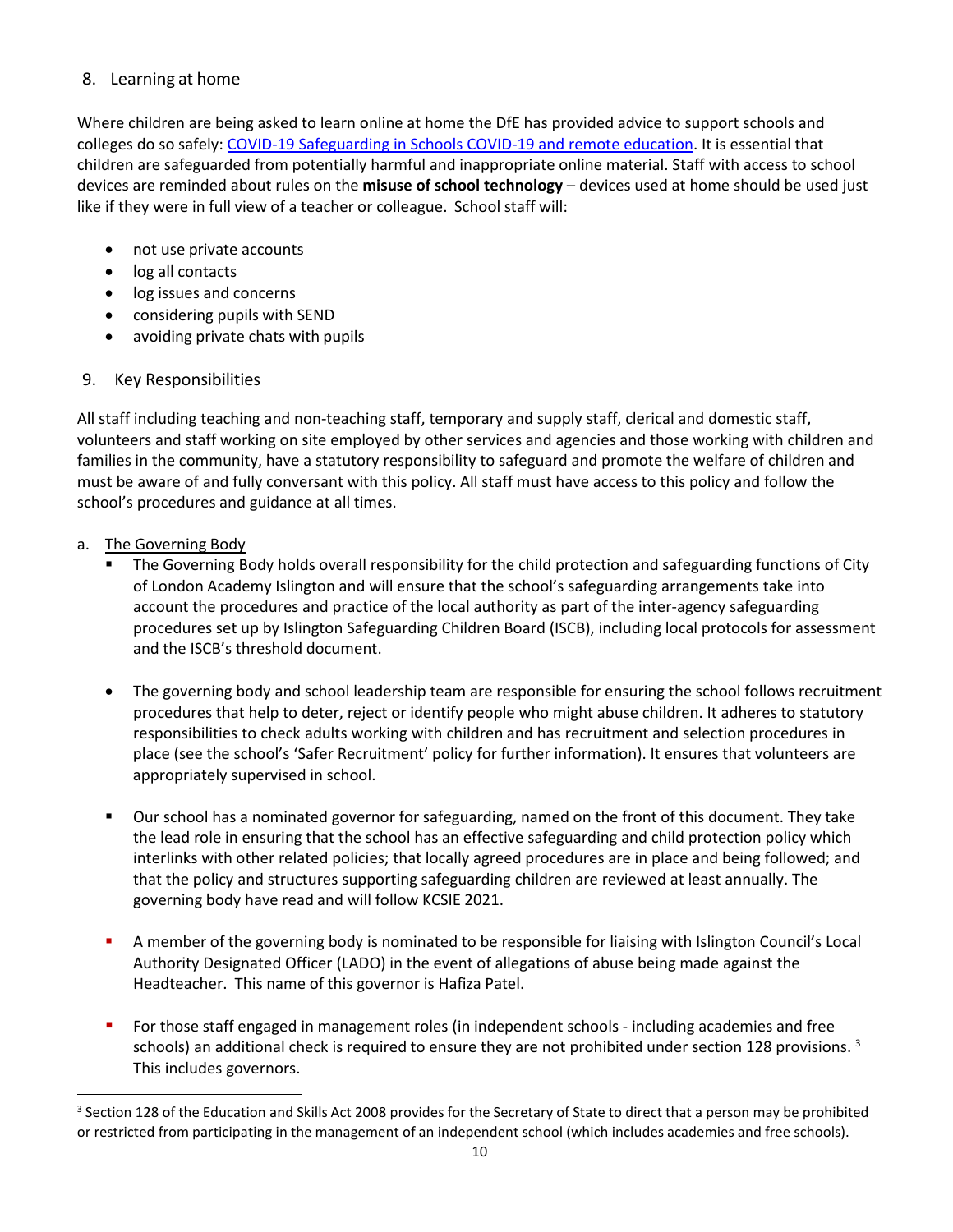- The Designated Safeguarding Governor is responsible for liaising with the Headteacher and DSL regarding child protection issues. **This is a strategic role rather than operational – they will not be involved in concerns about individual pupils.**
- Whilst the Governing Body holds overall responsibility for the child protection and safeguarding functions of the school, the day to day operational responsibility rests with the Headteacher.

#### <span id="page-10-0"></span>b. Responsibilities of the Headteacher

The Headteacher is responsible for ensuring that:

- this child protection policy and other relevant policies and procedures, adopted by the Governing Body, are fully implemented and followed by all staff
- sufficient resources and time are available to enable the DSL to carry out their duties and case holding staff are able to take part in strategy discussions/meetings, initial and review child protection conferences, core group and Team around the Child Meetings and other inter-agency meetings which contribute to the assessment of children including writing reports for conferences
- all concerns about poor or unsafe practice regarding children, will be addressed sensitively and in a timely manner in accordance with the school's whistle blowing policy.
- there are robust systems in place to cover for the DSL's planned and unplanned absences from the school, including having Deputy DSLs who have the role added to their job descriptions.
- <span id="page-10-1"></span>c. Designated Safeguarding Lead (DSL)
	- **The school has appointed a member of the senior leadership team, Laurie Glees, Vice Principal, as the DSL.** The DSL has the overall responsibility for the day to day oversight of safeguarding and child protection systems in school. The school has also identified additional staff to deputise for when the DSL is not available.
	- The DSL will undergo appropriate and specific training to provide them with the knowledge and skills required to carry out their role. This training will be approved by and meet the standards as required by Islington Safeguarding Children Board in line with guidance set out in Competence Still Matters, 2014. The DSL's training will be updated formally every two years but their knowledge and skills will be updated through a variety of methods through updates from the ISCB, DSL/DT meetings, e-bulletins, online training platforms and formal training at regular intervals, at least annually, to keep up with any developments relevant to their role.
	- During term time the DSL (or a deputy) will always be available (during normal school or college hours) for staff in school to discuss any safeguarding concerns. Whilst generally speaking the DSL (or deputy) would be expected to be available in person, in *exceptional circumstances* availability via phone and or video call or other such mediums is acceptable.
	- **The DSL is the central contact point for all staff to discuss any safeguarding concerns and has lead** responsibility for managing child protection referrals, safeguarding training and raising awareness of all child protection policies and procedures. They will ensure that everyone in school (including temporary staff, volunteers and contractors) is aware of this policy and our procedures and that they are followed at all times.
	- The DSL maintains a confidential recording system for all safeguarding and child protection concerns and works closely with the Designated Teacher for Looked After Children and the Head of the Virtual School for all children who are looked after or have previously been looked after.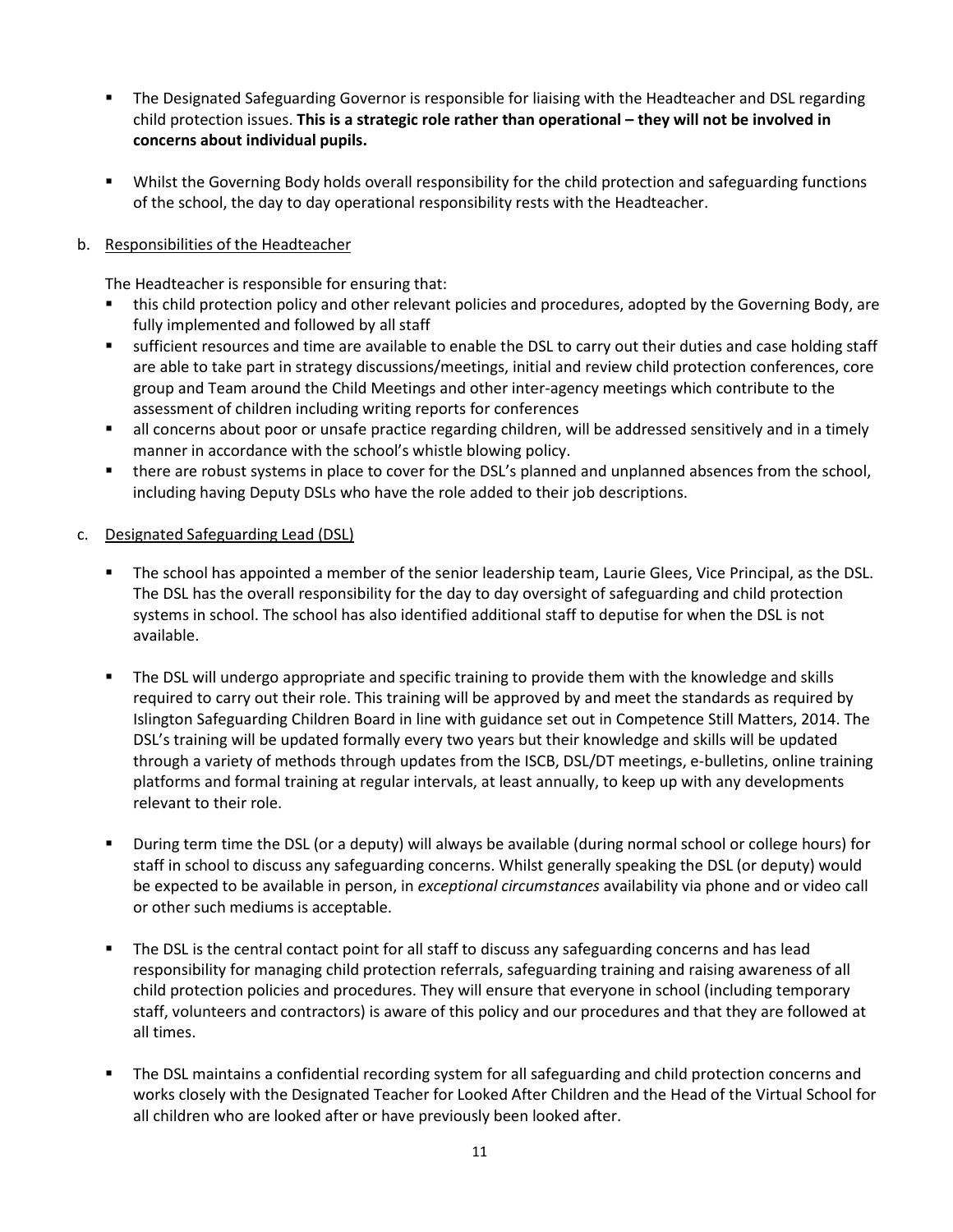- The DSL ensures that the school provides reports/updates and is appropriately represented at inter-agency safeguarding meetings (including Child Protection conferences and Team around the Child Meetings)
- <span id="page-11-0"></span>d. Staff and volunteers
	- Due to their day to day contact with children, staff in this school are well placed to observe possible signs of abuse in children. All staff maintain an attitude of 'it could happen here' where safeguarding is concerned and always act in the best interests of the child. *It is not the role nor responsibility of those working with children in the school to assess, diagnose or investigate whether a child is at risk of or suffering harm or abuse.* It is the responsibility of all staff to be aware of the need to report any concerns about a child to the DSL as a matter of priority or, in his/her absence, to the nominated deputy DSL.
	- All staff have a responsibility to provide a safe learning environment in which our children can learn. They will ensure all children are able to develop appropriate strategies to recognise and respond to risk and build resilience, including through curriculum development and planning
	- Any child may benefit from early help and all staff members are aware of the local early help process and our role in it. They are aware of signs of abuse and neglect so they are able to identify children who may be in need of help or protection.
	- All staff and volunteers take individual responsibility for knowing what to do if a child discloses, or they have concerns about abuse or neglect. Members of staff know how to maintain an appropriate level of confidentiality whilst at the same time liaising with relevant professionals such as the DSL and other agencies as appropriate. Members of staff know they must never promise a child that they will not tell anyone about a concern or allegation as this may ultimately not be in the best interests of the child.
- <span id="page-11-1"></span>e. Children and Young People
	- Children and young people will:
		- $\circ$  Contribute to the development of school safeguarding and child protection policies
		- o Read and follow (at a level appropriate to their age and ability) the schools safeguarding policies and procedures
		- $\circ$  Seek help from a trusted adult if things go wrong and support others who may be experiencing safeguarding concerns
		- $\circ$  Develop and take responsibility (at a level that is appropriate to their individual age, ability and vulnerabilities) for keeping themselves and others safe, including online

#### <span id="page-11-2"></span>f. Parents and Carers

- **Parents/carers have a responsibility to:** 
	- $\circ$  Discuss safeguarding issues with their children, support the school in their safeguarding approaches, and reinforce appropriate safe behaviours at home
	- o Identify changes in behaviour which could indicate that their child is at risk of harm online, or in the wider community.
	- $\circ$  Seek help and support from the school, or other appropriate agencies, if they or their child have any safeguarding concerns
	- o Contribute to the development of the schools safeguarding policies
- A statement in the school prospectus will inform parents and carers about our school's duties and responsibilities under child protection and safeguarding procedures.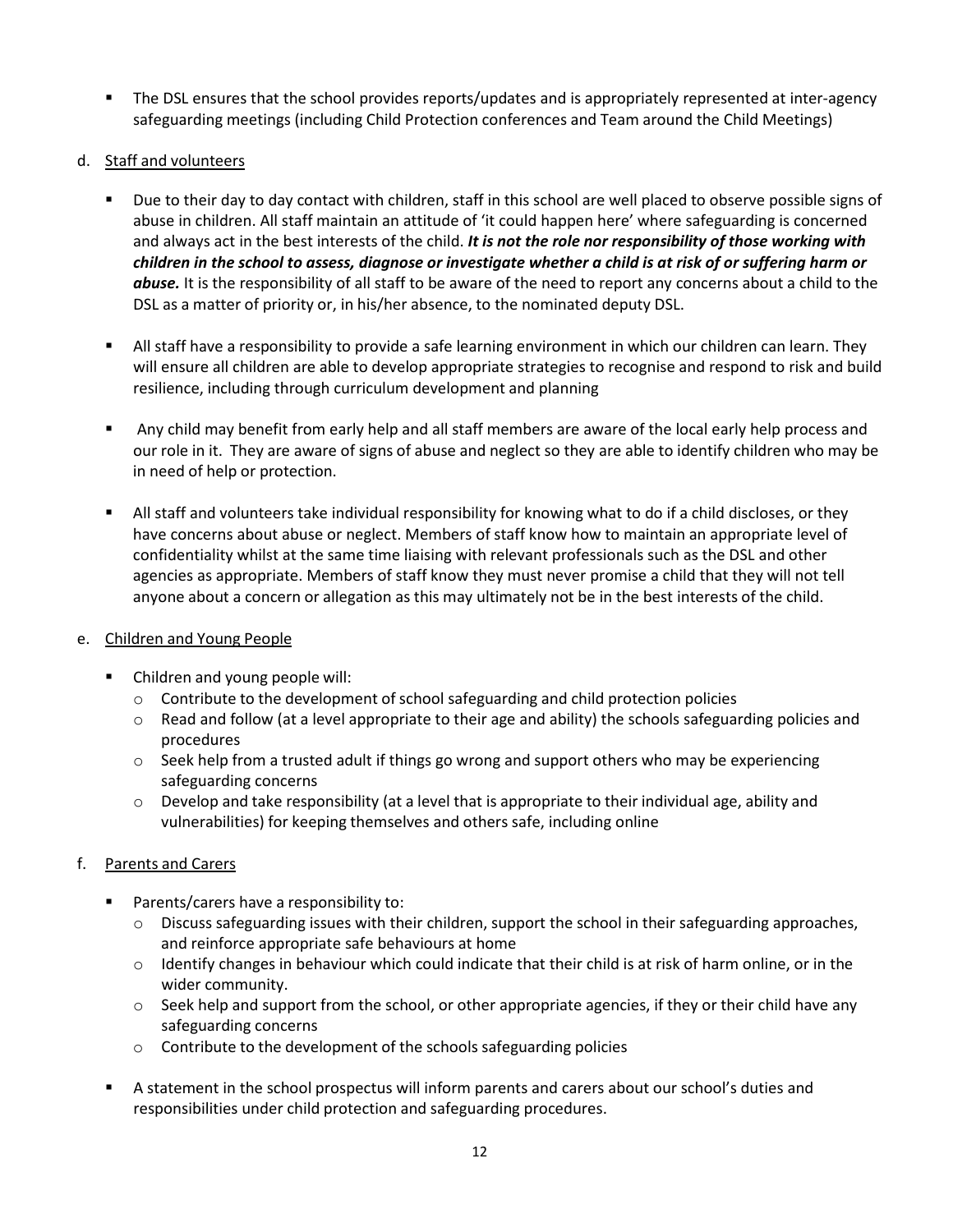Parents can obtain a copy of the school Safeguarding and Child Protection Policy and other related policies on request and can view them via the school website.

#### <span id="page-12-0"></span>10. Mental Health

- **The school has an important role to play in supporting the mental health and wellbeing of children. Staff** have an awareness that mental health problems can, in some cases, be an indicator that a child has suffered or is at risk ofsuffering abuse, neglect or exploitation. Staff are not expected to make a diagnosis of a mental health problem.
- Staff, however, are well placed to observe children day-to-day and identify those whose behaviour suggests that they may be experiencing a mental health problem or be at risk of developing one and work with external agenciesand use Public Health England resources to promote health, wellbeing and resilience.
- **NH** Where children have suffered:
	- o abuse and neglect, or
	- o other potentially traumatic adverse childhood experiences

This can have a lasting impact throughout childhood, adolescence and into adulthood. Staff are aware of how thesechildren's experiences, can impact on their mental health, behaviour and education.

 If staff have a mental health concern about a child that is also a safeguarding concern, immediate action should betaken, by following the school child protection policy and speaking to the DSL or a deputy.

#### <span id="page-12-1"></span>**11. Children in Specific Circumstances**

- <span id="page-12-2"></span>a. Children who need a social worker (Child in Need and Child Protection Plans)
	- Children may need a social worker due to safeguarding or welfare needs. Children may need this help due to abuse, neglect and complex family circumstances. A child's experiences of adversity and trauma can leave them vulnerable to further harm, as well as educationally disadvantaged in facing barriers to attendance, learning, behaviour and mental health.
	- Once information about a child with a social worker is communicated to the school, the DSL will, as a matter of routine, hold and use this information so that decisions can be made in the best interests of the child's safety, welfare and educational outcomes.
	- Where children need a social worker, this will inform decisions about safeguarding (for example, responding to unauthorised absence or missing education where there are known safeguarding risks) and about promoting welfare (for example, considering the provision of pastoral and/or academic support, alongside action by statutory services).
	- Findings from the Children in Need review, 'Improving the educational outcomes of Children in Need of help and protection' [https://www.gov.uk/government/publications/review-of-children-in-need/review-of](https://www.gov.uk/government/publications/review-of-children-in-need/review-of-children-in-need)[children-in-need](https://www.gov.uk/government/publications/review-of-children-in-need/review-of-children-in-need) contains further information; the conclusion of the review, 'Help, protection, education' [https://assets.publishing.service.gov.uk/government/uploads/system/uploads/attachment\\_data/file/8092](https://assets.publishing.service.gov.uk/government/uploads/system/uploads/attachment_data/file/809236/190614_CHILDREN_IN_NEED_PUBLICATION_FINAL.pdf) 36/190614 CHILDREN\_IN\_NEED\_PUBLICATION\_FINAL.pdf sets out action the Government is taking to support this.

#### <span id="page-12-3"></span>b. **Peer-on-peer abuse**

 Our school may be the only stable, secure and safe element in the lives of children at risk of, or who have suffered harm. Nevertheless, whilst at school, their behaviour may be challenging and defiant, or they may instead be withdrawn, or display abusive behaviours towards other children. Our school recognises that some children may abuse their peers and any incidents of peer-on-peer abuse will be managed in the same way as any other child protection concern and will follow the same procedures. We will seek advice and support fromother agencies as appropriate.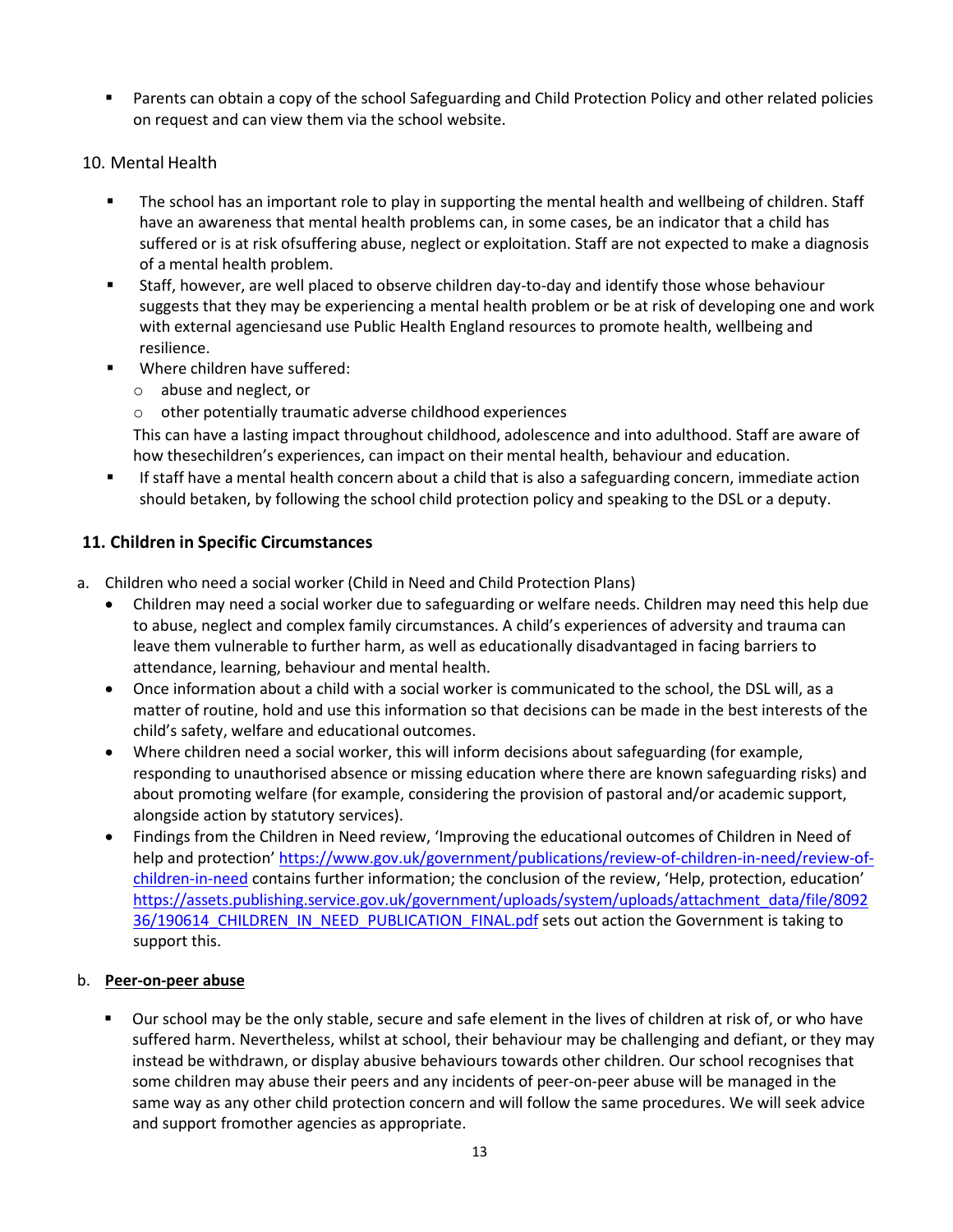- Peer-on-peer abuse can manifest itself in many ways. This may include bullying (including cyberbullying, prejudice-based and discriminatory bullying); abuse within intimate partner relationships; physical abuse such as hitting, kicking, shaking, biting, hair pulling, or otherwise causing physical harm; sexual violence and sexual harassment; consensual and non-consensual sharing of nude and semi-nude images and/or videos; causing someone to engage in sexual activity without consent, such as forcing someone to strip, touch themselves sexually, or to engage in sexual activity with a third party; upskirting and initiation/hazing type violence and rituals. We do not tolerate any harmful behaviour in school and will take swift action to intervene wherethis occurs. We use lessons and assemblies to help children understand, in an age-appropriate way, what abuse is and we encourage them to tell a trusted adult if someone is behaving in a way that makes them feel uncomfortable. Our school understands the different gender issues that can be prevalent when dealing with peer-on-peer abuse.
- See Appendix 2 for further details on how City of London Academy Islington will work to prevent peer-onpeerabuse and deal with incidents when they occur.

#### <span id="page-13-0"></span>*c.* **Serious violence**

All staff are aware of indicators which may signal that children are at risk from or involved with serious violent crime. These may include:

- increased absence from school
- a change in friendships and/or
- relationships with older individuals or groups
- a significant decline in performance
- signs of self-harm and/or
- a significant change in well-being
- signs of assault
- unexplained injuries
- unexplained gifts or new possessions may indicate involvement with individuals associated with criminal networks or gangs.

#### <span id="page-13-1"></span>d. **Safeguarding Children with Special Educational Needs and Disabilities**

- City of London Academy Islington acknowledges that children with special educational needs and disabilities can face additional safeguarding challenges as they may have an impaired capacity to resist or avoid abuse.
- Our staff are aware of the additional barriers which exist recognising abuse and neglect in this group of children, these include:
	- o Being more prone to peer group isolation than other groups
	- o Being disproportionally impacted by things like bullying, without outwardly showing signs of being bullied
	- o Assumptions that indicators of possible abuse such as behaviour, mood and injury relate to the child's disability rather than abuse or neglect
	- $\circ$  Speech, language and communication needs which may make it difficult to tell others what is happening.
- All staff will ensure that children with special educational needs and disabilities, specifically those with communication difficulties will be supported to ensure that their voice is heard and acted upon.

#### <span id="page-13-2"></span>e. **Children Missing from Education**

 Our school recognises that all children, regardless of their circumstances, are entitled to a full-time education which is suitable to their age, ability, aptitude and any special educational needs they may have. We are aware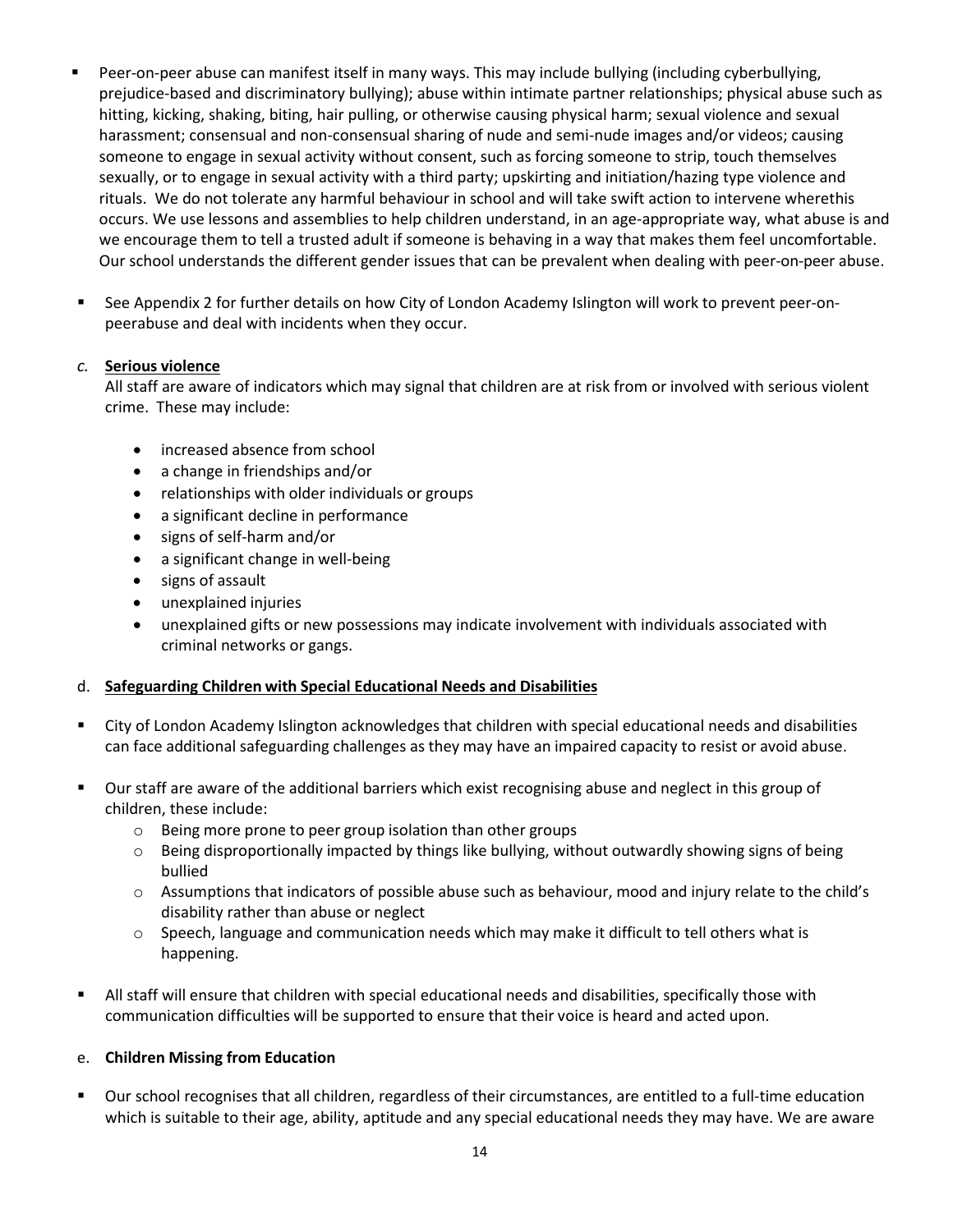that a child going missing from education is a potential indicator of abuse or neglect.

 Our school has a procedure in place for responding to unauthorised absence and responding to children who go missing from education, particularly on repeat occasions, to help identify the risk of abuse and neglect, including sexual exploitation, and to help prevent the risks of their going missing in future. This may include liaising with Children's Social Care and/or the police. For further information, please access the school's policy and procedures regarding attendance and inclusion.

#### <span id="page-14-0"></span>f. **Gangs, County Lines, Violent Crime, Child Criminal Exploitation (CCE) and Child Sexual Exploitation (CSE)**

- City of London Academy Islington recognises the impact of gangs, county lines, violent crime and exploitation on children and young people. We recognise that our initial response is important and so staffwill take any allegation seriously and work in ways that support children and keep them safe.
- All staff are aware of the signs of abuse and neglect and are able to identify children who may be in need of help or protection. Staff are also aware of environmental factors which may impact on a child's welfare and safety and understand safeguarding in the wider context (contextual safeguarding). Staff are aware of the different forms of extra familial harm including sexual exploitation (including sexual abuse), criminal exploitation (including county lines and vehicle crime) and serious youth violence (including threatening the use of serious violence). Staff are also aware of safeguarding issues that can put children at risk of harm and understand that behaviours linked to issues that put children in danger, such as:
	- drug taking
	- alcohol abuse
	- deliberately missing education
	- sexting
- Both Child Sexual Exploitation (CSE) and Child Criminal Exploitation (CCE) are forms of abuse and both occur wherean individual or group:
	- takes advantage of an imbalance in power (including gender, sexual identity, cognitive ability, physical strength, status and access to economics or other resources) to coerce
	- takes advantage to manipulate or deceive a child into sexual or criminal activity
	- uses abuse in exchange for something the victim needs or wants and/or will be to the financial benefit or other advantage (such as increased status) of the perpetrator or facilitator
- The abuse can be perpetrated by individuals or groups, males or females, and children or adults. The abuse can bea one-off occurrence or:
	- a series of incidents over time
	- from opportunistic to complex organised abuse
- The abuse:
	- can involve force and/or
	- enticement-based methods of compliance and
	- may, or may not, be accompanied by violence or threats of violence.
- Victims can be exploited even when activity appears consensual and it should be noted exploitation as well as beingphysical can be facilitated and/or take place online. More information include definitions and indicators are included in Annex A of KCSIE 2021.
- All staff have been trained and recognise the need to be vigilant for the signs that may include those referred to in **c.** (serious violence) above.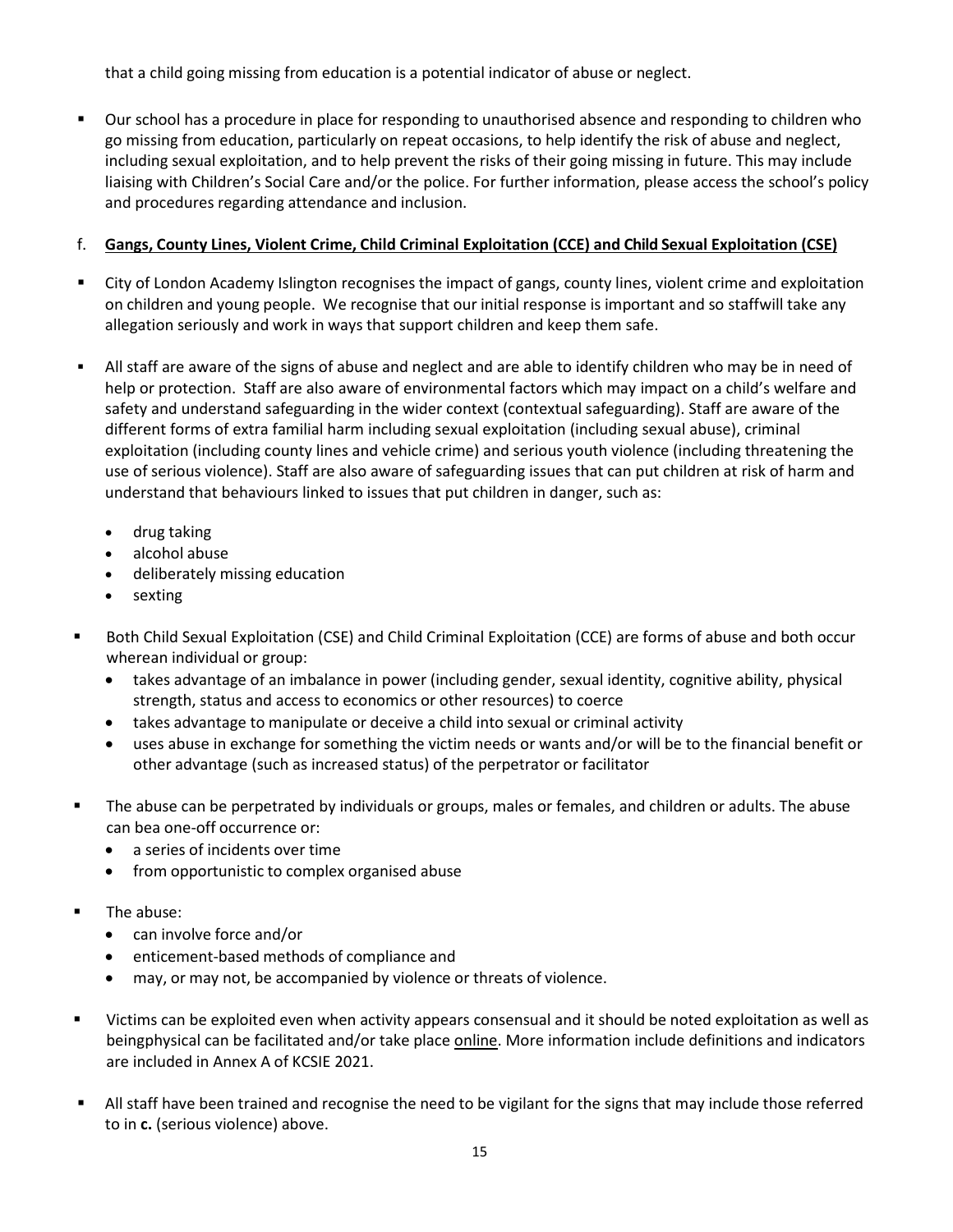#### <span id="page-15-0"></span>g. **Domestic abuse**

- Domestic abuse can take many forms, including psychological, physical, sexual, financial and emotional. All children can witness and be adversely affected by domestic abuse in the context of their home life. We work with other key partners and will share relevant information where there are concerns that domestic abuse may be an issue for a child or family or be placing a child at risk of harm. City of London Academy Islington work the police through Operation Encompass to be alerted to domestic abuse so that appropriate support and guidance can be put in place.
- Refuge runs the National Domestic Abuse Helpline, which can be called free of charge and in confidence, 24 hours a day on 0808 2000 247

## <span id="page-15-1"></span>h. **Child Sexual Exploitation (CSE)**

 All staff at City of London Academy Islington have been made aware of the revised definition of CSE, as issued by the Department for Education in February 2017 which is

*"Child Sexual Exploitation is a form of child sexual abuse.*

*It occurs when an individual or group takes advantage of an imbalance of power to coerce, manipulate or deceive achild or young person under the age of 18 into sexual activity (a) in exchange for something the victim needs or wants, and/or (b) for the financial advantage or increased status of the perpetrator or facilitator.*

*The victim may have been sexually exploited even if the sexual activity appears consensual.*

*Child sexual exploitation does not always involve physical contact; it can also occur through the use of technology".*

 We understand that a significant number of children who are victims of CSE go missing from home, care and education at some point. Our school is alert to the signs and indicators of a child becoming at risk of, or subject to, CSE and will take appropriate action to respond to any concerns.

#### <span id="page-15-2"></span>i. **So-called 'honour-based' abuse (including Female Genital Mutilation and forced marriage)**

- **Female Genital Mutilation** (FGM) comprises all procedures involving partial or total removal of the external female genitalia or other injury to female genital organs. It is illegal in the UK and a form of child abuse.
- As of October 2015, the Serious Crime Act 2015 (Home Office, 2015) introduced a duty on teachers (and other professionals) to notify the police of known cases of female genital mutilation where it appears to have been carried out on a girl under the age of 18. Our school will operate in accordance with the statutory requirements relating to this issue, and in line with local safeguarding procedures.
- A **forced marriage** is one entered into without the full consent of one or both parties. It is where violence, threats or other forms of coercion is used and it is a crime. Our staff understand how to report concerns where this may be an issue. The school will contact the Forced Marriage Unit for advice or information on 020 7008 0151 or email [fmu@fco.gov.uk.](mailto:fmu@fco.gov.uk)

#### <span id="page-15-3"></span>12. Prevent and Radicalisation

 Extremism is the vocal or active opposition to our fundamental values, including democracy, the rule of law, individual liberty and the mutual respect and tolerance of different faiths and beliefs. This also includes calling for the death of members of the armed forces.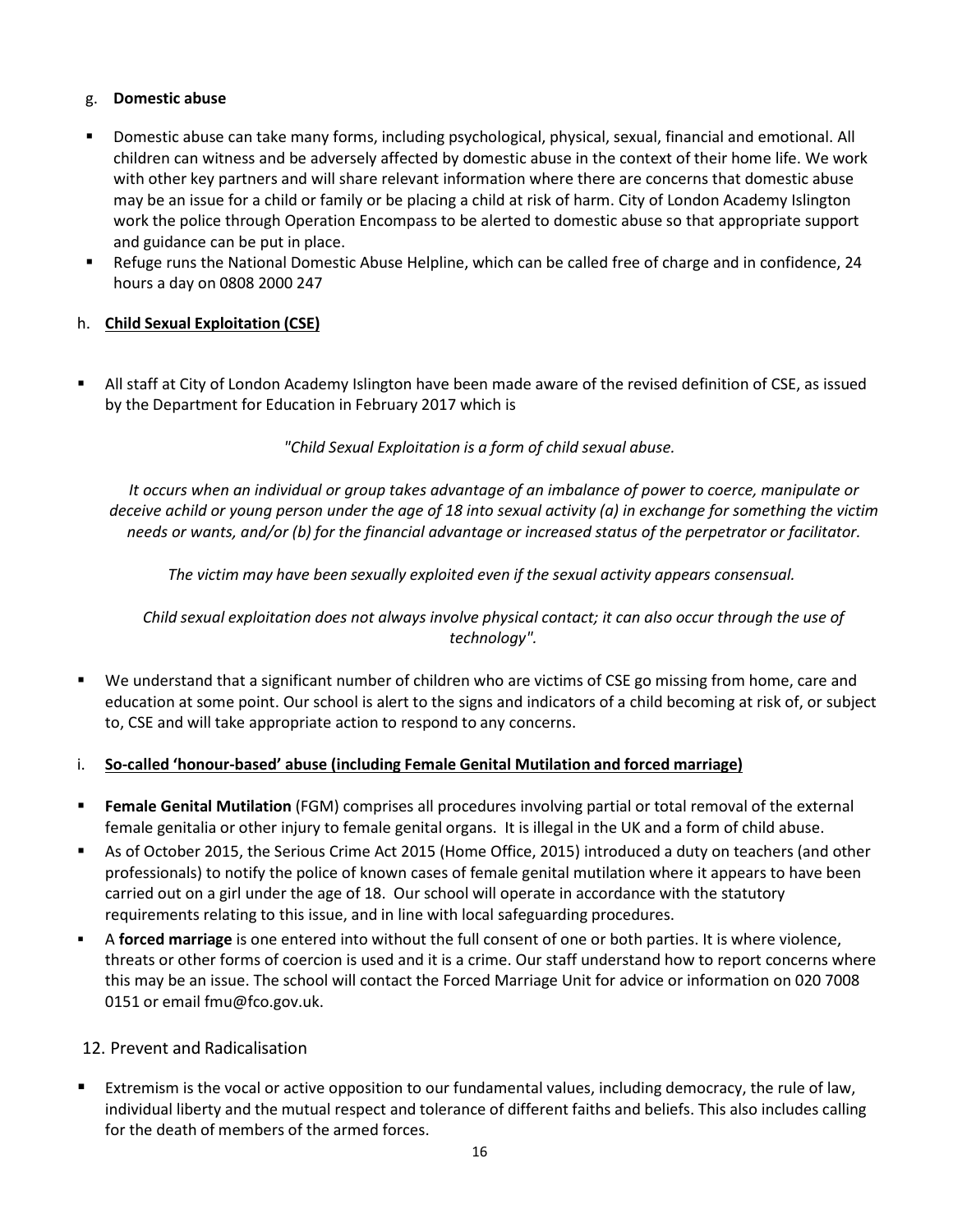- Radicalisation refers to the process by which a person comes to support terrorism and extremist ideologies associated with terrorist groups.
- Terrorism is an action that endangers or causes serious violence to a person/people; causes serious damage to property; or seriously interferes or disrupts an electronic system. The use or threat must be designed to influence the government or to intimidate the public and is made for the purpose of advancing a political, religious or ideological cause.
- Our school recognises that exposure of children (and adults) to extremist ideology can hinder their social development and educational attainment alongside posing a very real risk that they could support or partake in an act of violence. Radicalisation of young people can be compared to grooming for sexual exploitation.
- All staff recognise that children exposed to radicalisation and extremism should be protected and safeguarded in the same way as protecting children from other risks and will report concerns regarding radicalisation and extremism to the DSL who will follow local and national guidance.
- All staff will complete an approved training package which includes guidance on how to identify people who may be vulnerable to being drawn into terrorism, and how to refer them into the Channel process. This could include the NCALT e-Learning http://course.ncalt.com/Channel General Awareness/01/index.html or Home Office training on Prevent https:/[/www.elearning.prevent.homeoffice.gov.uk/.](http://www.elearning.prevent.homeoffice.gov.uk/)

#### <span id="page-16-0"></span>**13. Curriculum and Staying Safe**

- Our school recognises our essential role in helping children through PSHCE to understand and identify the parameters of what is appropriate child and adult behaviour; what is 'safe'; to recognise when they and others close to them are not safe; and how to seek advice and support when they are concerned.
- Our school will ensure that children are taught about safeguarding, including online safety as we consider that this is part of providing a broad and balanced curriculum. This may include covering relevant issues in Relationships Education (for all primary pupils) and Relationships and Sex Education (for all secondary pupils) and Health Education (for all pupils in state-funded schools) which is now compulsory.
- We will be flexible in how we discharge our duties effectively within the first year of compulsory teaching and have been encouraged to take a phased approach (if needed) when introducing these subjects.
- **Relationships and Sex Education and Health Education:** [https://www.gov.uk/government/publications/relationships-education-relationships-and-sex-education-rse](https://www.gov.uk/government/publications/relationships-education-relationships-and-sex-education-rse-and-health-education)[and-health-education](https://www.gov.uk/government/publications/relationships-education-relationships-and-sex-education-rse-and-health-education)
- **Education for a Connected World framework:** [https://www.gov.uk/government/publications/relationships](https://www.gov.uk/government/publications/relationships-education-relationships-and-sex-education-rse-and-health-education)[education-relationships-and-sex-education-rse-and-health-education](https://www.gov.uk/government/publications/relationships-education-relationships-and-sex-education-rse-and-health-education)
- City of London Academy Islington will use the curriculum to provide opportunities for increasing selfawareness, self-esteem, social and emotional understanding, assertiveness and decision making so that students have a range of contacts and strategies to ensure their own protection and understand the importance of protecting others.
- Systems have been established to support the empowerment of children to talk to a range of staff so that pupils at City of London Academy Islington will be listened to, heard and their concerns taken seriously and acted upon as appropriate. Specific systems outside of expected day to day classroom interaction and support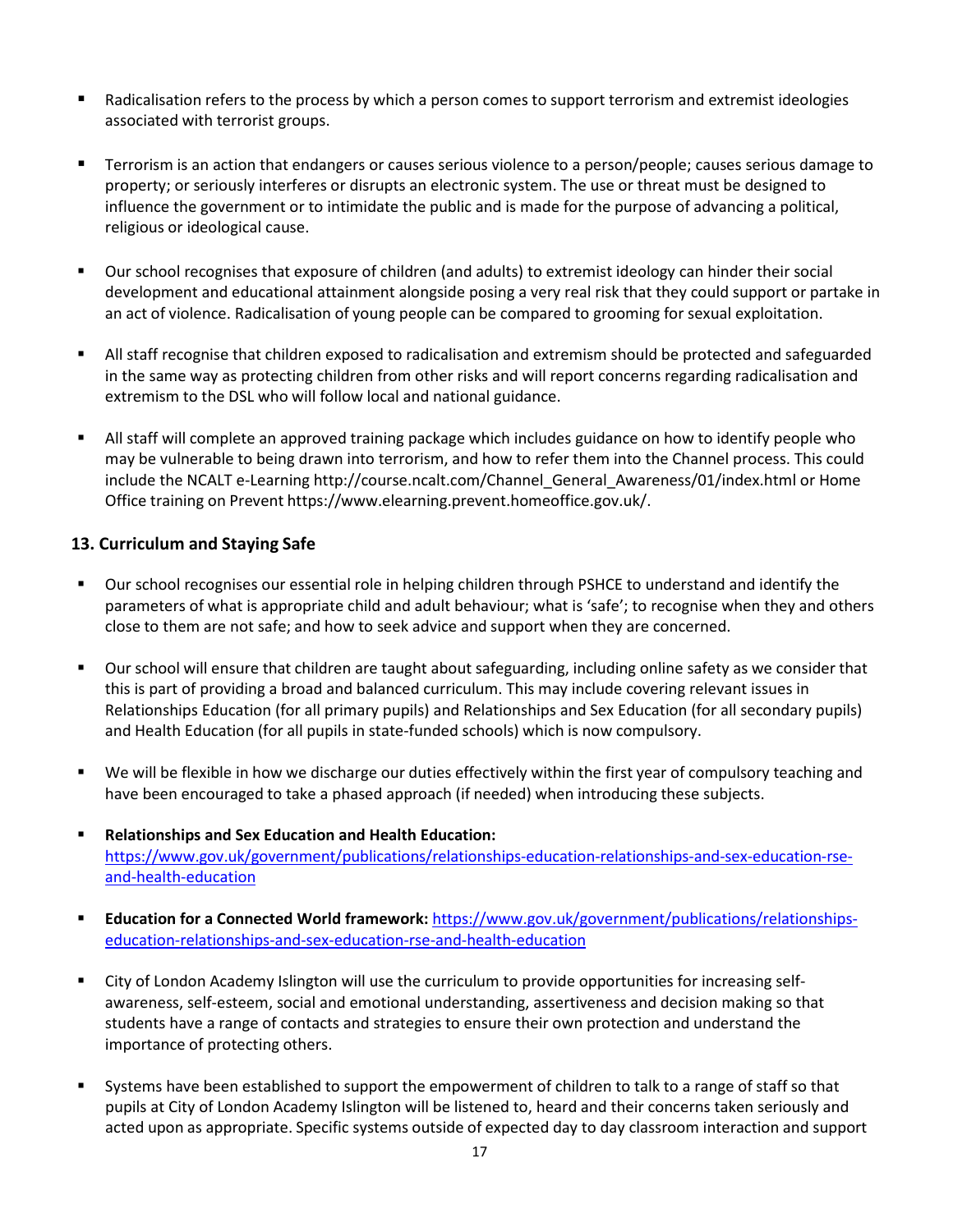will include:

- o School/Student Council
- o Speaking to their Pastoral Support Manager
- o Speaking to the Head of Year
- o Buddy and peer-mentoring systems
- o PSHCE events and sessions
- o Regular feedback questionnaires with groups of children
- o Safeguarding email address, which is staffed by the safeguarding team

#### <span id="page-17-0"></span>14. Record Keeping

- Staff will record any welfare concern that they have about a child on CPOMS with a completed body map if injuries have been observed and pass them without delay to the DSL. Records will be completed as soon as possible after the disclosure/incident/event, using the child's words where appropriate, and submitted without delay. If it is an urgent concern, staff should report in person to the DSL/DDSL and then report on CPOMS. If CPOMS in in-accessible, staff should email [safeguarding@cityacademyislington.org.uk](mailto:safeguarding@cityacademyislington.org.uk) or complete a paper form found in the staff room. All computers have a quick link to CPOMS on their desktops.
- All safeguarding concerns, discussions and decisions (and justifications for those decisions) will be recorded in writing on CPOMS. If members of staff are in any doubt about recording requirements, they should discuss their concerns with the DSL or the deputy DSL in the DSL's absence.
- Safeguarding and child protection records are kept for individual children and are maintained separately from all other records relating to the child in the school. Safeguarding records are kept in accordance with data protection legislation and are retained centrally and securely by the DSL. Safeguarding and child protection records are shared with staff on a 'need to know' basis only.
- All safeguarding records will be transferred in accordance with data protection legislation to the child's subsequent school/setting, under confidential and separate cover in line with KCSIE, 2021. These will be given to the new DSL and a receipt of delivery will be obtained. Further information can be found in ISCB Guidelines for Recording, Storing and Transferring Safeguarding and Child Protection Records in Education Settings, September, 2018

#### <span id="page-17-1"></span>15. Confidentiality and Information Sharing

- City of London Academy Islington recognises that all matters relating to safeguarding and child protection are confidential. The Headteacher or DSL will only disclose information about a pupil to other members of staff on a 'need to know' basis.
- All members of staff are aware that whilst they have duties to keep any information about children, families and colleagues which they have access to as a result of their role confidential, they also have a professional responsibility to share information with other agencies in order to safeguard children. The Data Protection Act 2018 and GDPR do not prevent the sharing of information for the purposes of keeping children safe. Fears about sharing information must not be allowed to stand in the way of the need to safeguard and promote the welfare and protect the safety of children
- All staff must be aware that they cannot promise a child to keep secrets which might compromise the child's safety or wellbeing. Further advice on responding to disclosures can be found in Appendix 3.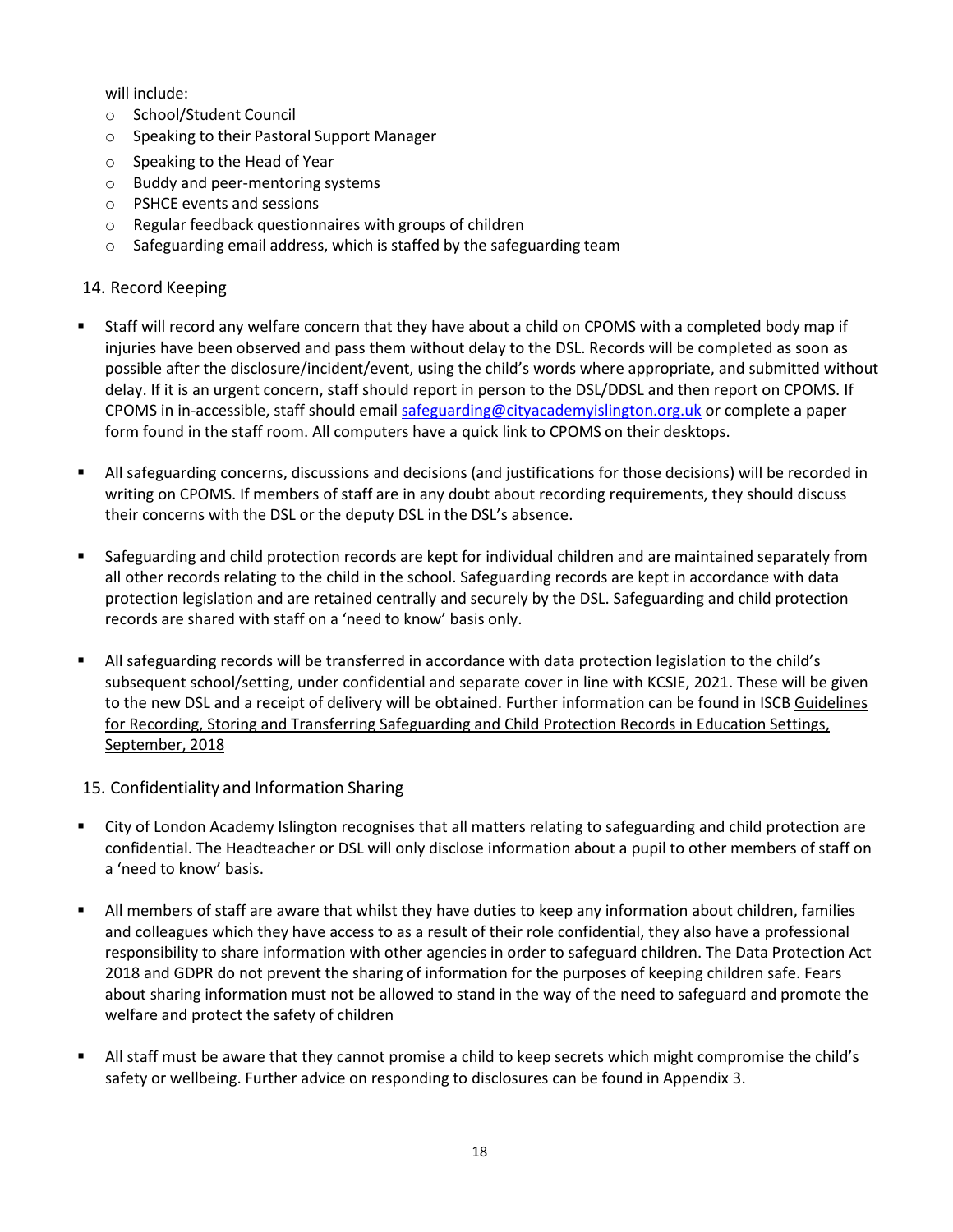Our school has due regard to the relevant data protection principles, which allow us to share (and withhold) personal information, as provided for in the Data Protection Act 2018 and the GDPR. This includes:

- being confident of the processing conditions which allow us to store and share information for safeguarding purposes, including information which is sensitive and personal, and should be treated as 'special category personal data'.
- understanding that 'safeguarding of children and individuals at risk' is a processing condition that allows practitioners to share special category personal data. This includes allowing practitioners to share information without consent where there is good reason to do so, and that the sharing of information will enhance the safeguarding of a child in a timely manner but it is not possible to gain consent, it cannot be reasonably expected that a practitioner gains consent, or if to gain consent would place a child at risk.
- not providing pupils' personal data where the serious harm test under the legislation is met. For example, in a situation where a child is in a refuge or another form of emergency accommodation, and the serious harms test is met, we will withhold providing the data in compliance with our obligations under the Data Protection Act 2018 and the GDPR.
- If the school is made aware of any safeguarding concerns which they feel need to be shared with the wider community (including other local schools) then advice will be sought from the POSIE to ensure that the integrity of any subsequent investigations are maintained and that all members of the community are safeguarded.
- DfE Guidance on Information Sharing for Safeguarding (July, 2018) provides further detail, which can be accessed [here.](https://www.gov.uk/government/publications/safeguarding-practitioners-information-sharing-advice)
- Data Protection Toolkit for Schools: [https://www.gov.uk/government/publications/data-protection-toolkit-for](https://www.gov.uk/government/publications/data-protection-toolkit-for-schools)[schools](https://www.gov.uk/government/publications/data-protection-toolkit-for-schools)

#### <span id="page-18-0"></span>16. Inter-agency Working

- Our school has an important role to pay in multi-agency safeguarding arrangements and contributes to multiagency working in line with WTSC 2018. If named as a relevant agency by the three safeguarding partners that make up the Islington Safeguarding Children Board, the school has a statutory duty to cooperate with published arrangements.
- **Schools are not the investigating agency when there are child protection concerns and the school will therefore** pass all relevant cases to the statutory agencies. We will however contribute to the investigation and assessment processes as required, and recognise that a crucial part of this may be in supporting the child while these take place.
- City of London Academy Islington recognises the importance of inter-agency working and will ensure that staff are enabled to attend relevant safeguarding meetings, including Child Protection Conferences, Core Groups, Strategy Meetings, Child in Need meetings and Early Help meetings.
- The School Leadership Team including the DSL will work to establish strong and co-operative relationships with relevant professionals in other agencies.

#### <span id="page-18-1"></span>17. Complaints

The school has a Complaints Procedure which is available to parents, pupils/students and members of staff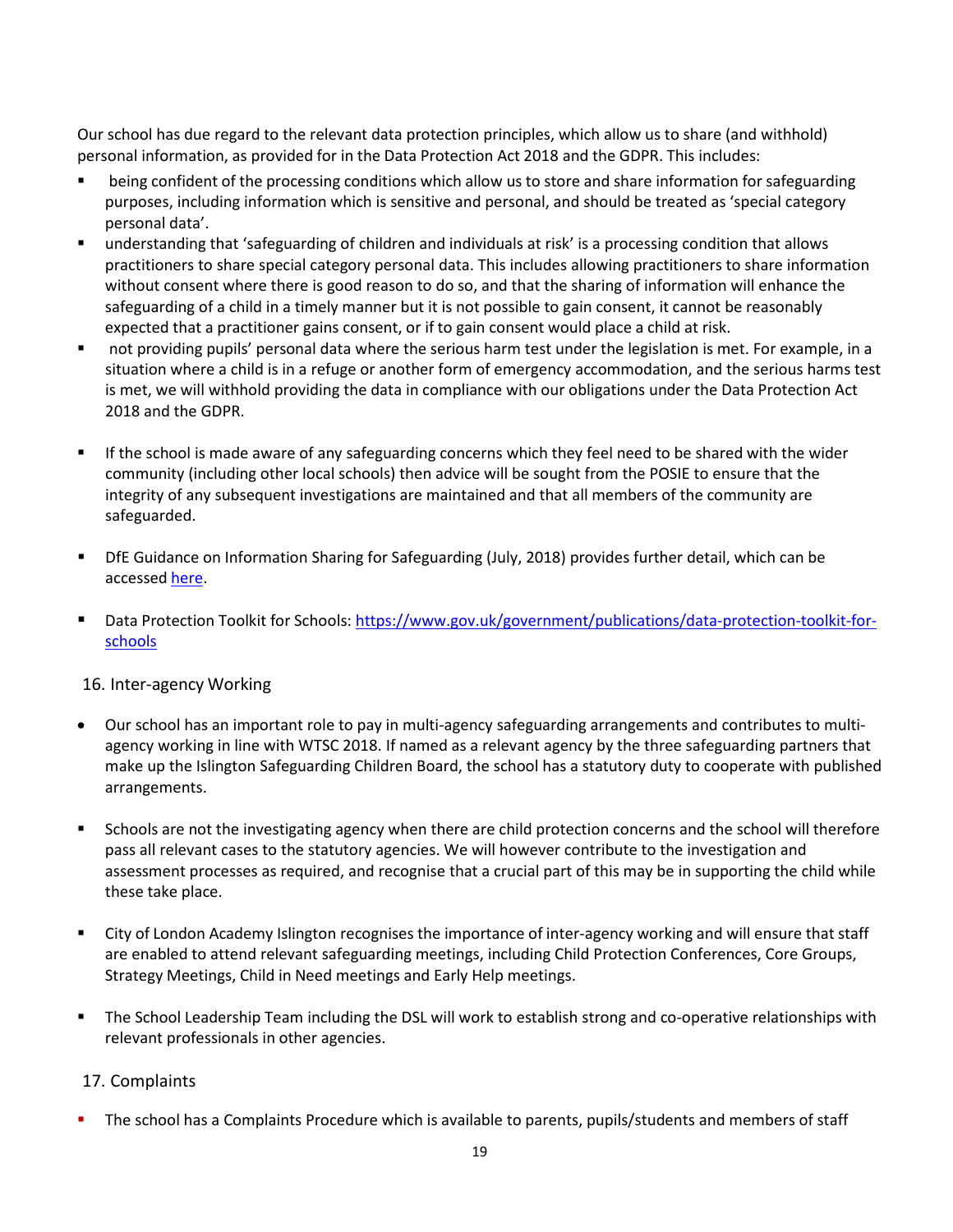who wish to report concerns. This can be found on the website.

 All reported concerns will be taken seriously and considered within the relevant and appropriate process. Anything that constitutes an allegation against a member of staff or volunteer will be dealt with under the specific Procedures for Managing Allegations against Staff policy.

### <span id="page-19-0"></span>18. Staff Induction, Awareness and Training

- All members of staff have been provided with a copy of part one of KCSIE, 2021 which provides an overview of safeguarding duties and responsibilities. School leaders will read the entire document. All members of staff who work directly with children should read Part 1 and Annex A and must sign to confirm that they have read and understood both sections. The records of this are kept by the DSL on the Staff Safeguarding Training Log.
- The DSL will ensure that all new staff and volunteers (including temporary staff) are appropriately inducted in the school's internal safeguarding procedures and communication lines. As a minimum, this will include
	- o the child protection policy
	- o the behaviour policy
	- $\circ$  the staff behaviour policy (sometimes called a code of conduct)
	- $\circ$  the safeguarding response to children who go missing from education; and
	- $\circ$  the role of the DSL (including the identity of the DSL and any deputies).
- All staff members (including temporary staff) will receive appropriate safeguarding and child protection training (organised by the DSL) which will enable them to:
	- $\circ$  Recognise potential safeguarding and child protection concerns involving pupils and adults (colleagues, other professionals and parents/carers)
	- $\circ$  Respond appropriately to safeguarding issues and take action in line with this policy
	- o Record concerns in line with the school policies
	- $\circ$  Refer concerns to the DSL and be able to seek support external to the school if required
- All staff members (including temporary staff) will receive appropriate training to ensure they are aware of a range of safeguarding issues (see definition of safeguarding) and are aware that behaviours linked to drug taking, alcohol abuse, truanting and peer-on-peer abuse such as bullying and sexting can put children in danger.The staff training will also include school responsibilities, the school child protection procedures, online safety, safe working practice and external reporting mechanisms.
- All staff members (including temporary staff) will receive regular safeguarding and child protection updates through e-bulletins, staffroom board, staff briefings, online and face to face training as required, but at least annually, to provide them with relevant skills and knowledge to safeguard children effectively.
- All staff members (including temporary staff) will also be made aware of the school's expectations regarding safe and professional practice via the staff code of conduct and Acceptable Use Policy (AUP) which is provided and discussed as part of the induction process.
- The school recognises the expertise which members of staff build by undertaking safeguarding training and managing safeguarding concerns on a daily basis. All staff are therefore able to contribute to and shape safeguarding arrangements and the safeguarding policy through working parties, feedback and surveys. Other safeguarding policies, for example the school Code of Conduct and Acceptable Use Policy, are also sent to staff for their feedback before ratification by the Governing Body.
- The DSL will maintain an up to date register of who has received safeguarding and child protection training,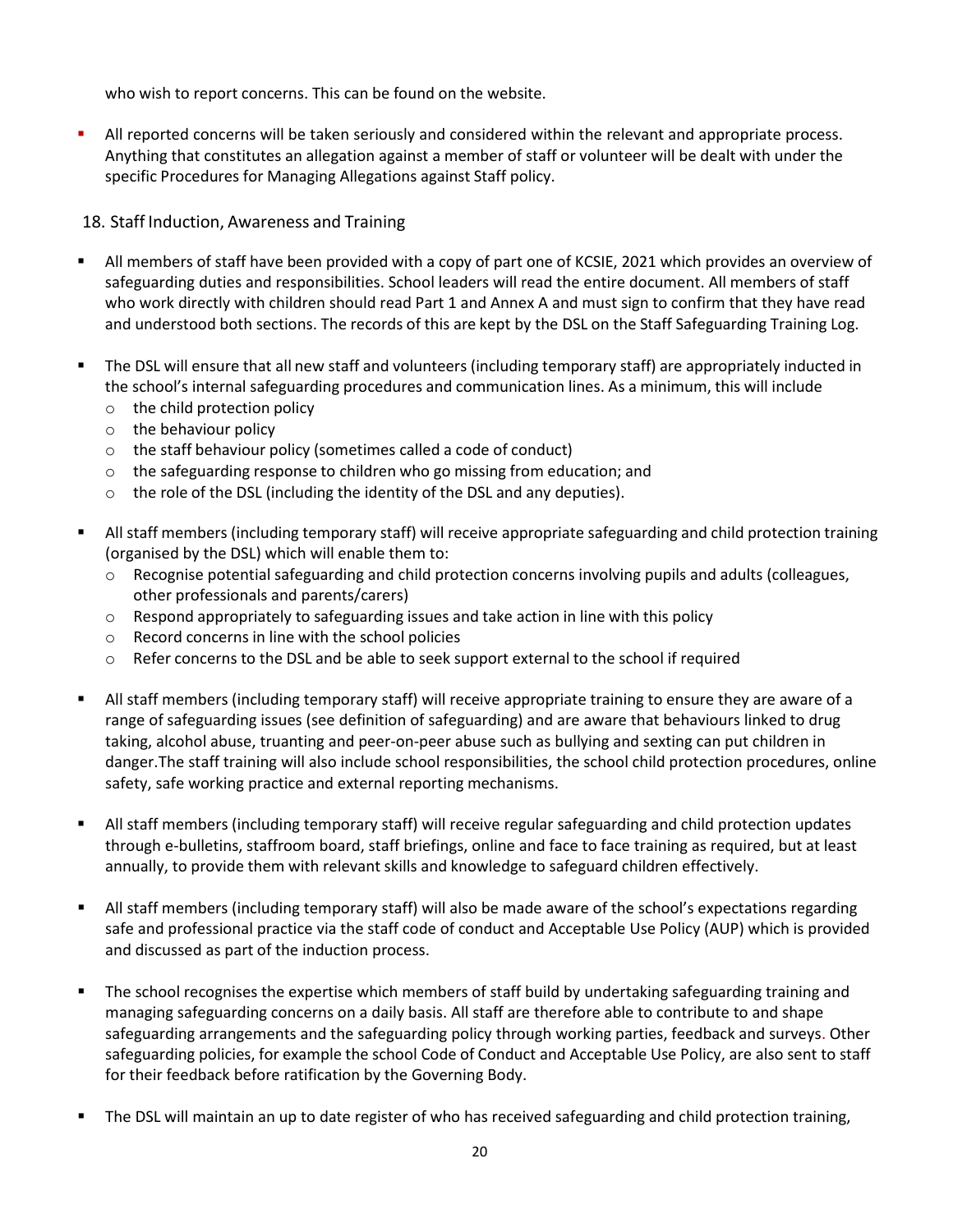including Prevent and will provide an annual update to the Governing Body as part of the annual safeguarding report.

 Although the school has a nominated safeguarding lead for the governing body, Hafiza Patel, all members of the governing body will access appropriate safeguarding training which covers their specific strategic responsibilities on a regular basis.

#### <span id="page-20-0"></span>19. Safe Working Practice

- All members of staff are required to work within clear guidelines on Safe Working Practice / the school's Code of Conduct.
- Children may make allegations against staff in situations where they feel vulnerable or where they perceive there to be a possible risk to their welfare. As such, staff will avoid placing themselves in a vulnerable position regarding potential allegations.
- There are circumstances when it is appropriate for staff to use 'reasonable force' to safeguard children and young people, such as guiding a child to safety or breaking up a fight. The term 'reasonable force' covers a broad range of actions used by staff that involve a degree of physical contact to control or restrain children. 'Reasonable' means using no more force than is needed. Our school works in accordance with statutory and local guidance (on the use of reasonable force) and recognises that where intervention is required, it should always be considered in a safeguarding context.
- Physical intervention should only be used when the child is endangering him/herself or others and such events should be recorded and signed by a witness. Staff should be aware of the school's Behaviour Policy and any physical interventions must be in line with this policy and follow the 'least amount of contact and force for the least amount of time' idea.
- Our school understands the additional vulnerability of children with special educational needs and disabilities and will ensure positive and proactive behaviour support to reduce the occurrence of risky behaviour and the need to use restraint.
- Staff should be particularly aware of the professional risks associated with the use of social media and electronic communication (email, mobile phones, texting, social network sites etc.) and should familiarise themselves with advice and professional expectations outlined in th[e Guidance for Safer Working Practice for](https://uploads.documents.cimpress.io/v1/uploads/13ecce28-e8f2-49e9-83c6-c29337cd8071%7E110/original?tenant=vbu-digital) [Adults who Work with Children and Young People in Education Settings,](https://uploads.documents.cimpress.io/v1/uploads/13ecce28-e8f2-49e9-83c6-c29337cd8071%7E110/original?tenant=vbu-digital) the Acceptable Use Policy and theStaff Code of Conduct.

#### <span id="page-20-1"></span>20. Staff Supervision and Support

- The Senior Leadership Team (SLT) aim to create a culture and environment where members of staff feel competent and confident to raise concerns and feel supported in their safeguarding role. Any member of staff affected by issues arising from concerns for children's welfare or safety is encouraged to seek support from the DSL.
- The induction process will include familiarisation with child protection responsibilities and procedures as outlined above. All new staff including newly qualified teachers and support staff will receive induction training and may have a mentor or co-ordinator with whom they can discuss general safeguarding concerns. However, their induction should be clear that safeguarding and child protection concerns should be brought to the DSL's attention, as soon as possible.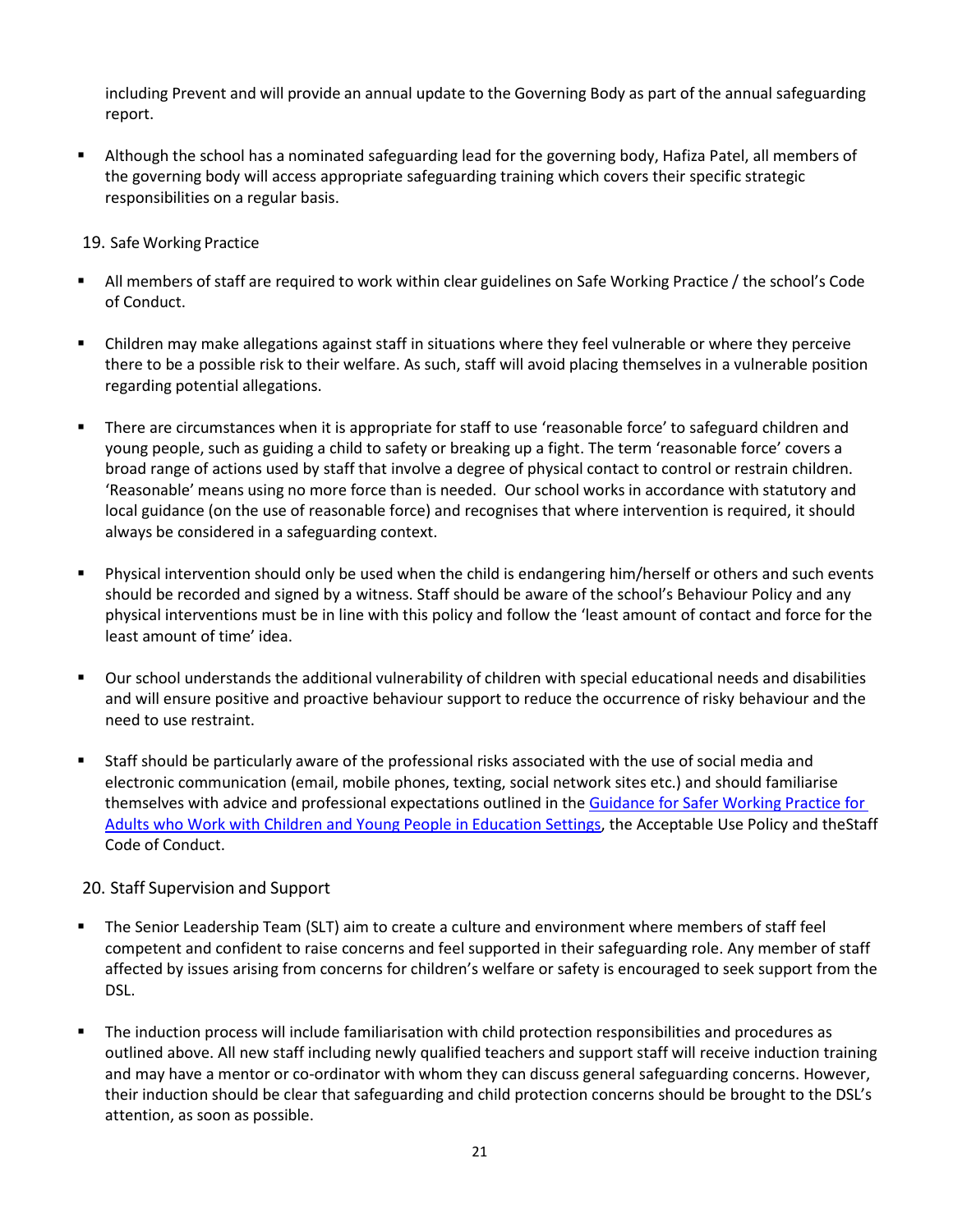- The school will provide appropriate supervision/1:1 support for all members of staff, including the DSL to ensure that:
	- $\circ$  staff are competent to carry out their responsibilities for safeguarding and promoting the welfare of children
	- $\circ$  all staff have regular reviews of their own practice to ensure they improve over time.
	- $\circ$  case holding staff have a space to discuss and reflect upon their work and progress with particular children and young people.
- The DSL will also put staff in touch with outside agencies for professional support if they so wish. Staff can also approach organisations such as their Union or other similar organisations directly. Further information about a range of supporting organisations can be found in appendix 4.

#### <span id="page-21-0"></span>21. Safer Recruitment

- City of London Academy Islington is committed to recruiting staff and volunteers who are safe to work with our pupils/students and have their welfare and protection as the highest priority. To this end, the Governing Body will ensure that the Senior Leadership Team and at least one member of the Governing Body complete accredited Safer Recruitment Training in line with statutory requirements.
- **The school has a Safer Recruitment Policy and procedures in place to prevent people who pose a risk of harm** from working with children, in line with statutory guidance, by ensuring:
	- o at least one person on any interview panel has completed safer recruitment training and interviews include questions related to safeguarding practice
	- o all applicants complete an application form, gaps in education and employment are explored and appropriate pre-appointment checks are carried out, e.g. references and DBS checks
	- $\circ$  proportionate decisions on whether to ask for any checks beyond what is required are made by the chair of the interview panel
	- o all volunteers are safely recruited and supervised
- City of London Academy Islington is responsible for ensuring that the school maintains an accurate Single Central Record (SCR). The SCR is a list of all staff, volunteers and governors and meets statutory requirements.
- We advise all staff and volunteers to disclose any reason that may affect their suitability to work with children including convictions, cautions, court orders, cautions, reprimands and warnings.

#### <span id="page-21-1"></span>22. Allegations Against Members of Staff and Volunteers

City of London Academy Islington recognises that it is possible for staff, supply staff and volunteers may pose a risk of harm to children by behaving in a way that might cause them harm. We will take seriously any allegation received.

A referral to the Local Authority Designated Officer should be made immediately If a member of staff, volunteer or supply staff has:

- $\blacksquare$  behaved in a way that has harmed a child, or may have harmed a child;
- possibly committed a criminal offence against or related to a child;
- behaved towards a child or children in a way that indicates he or she may pose a risk of harm to children; or
- behaved or may have behaved in a way that indicates they may not be suitable to work with children (eg where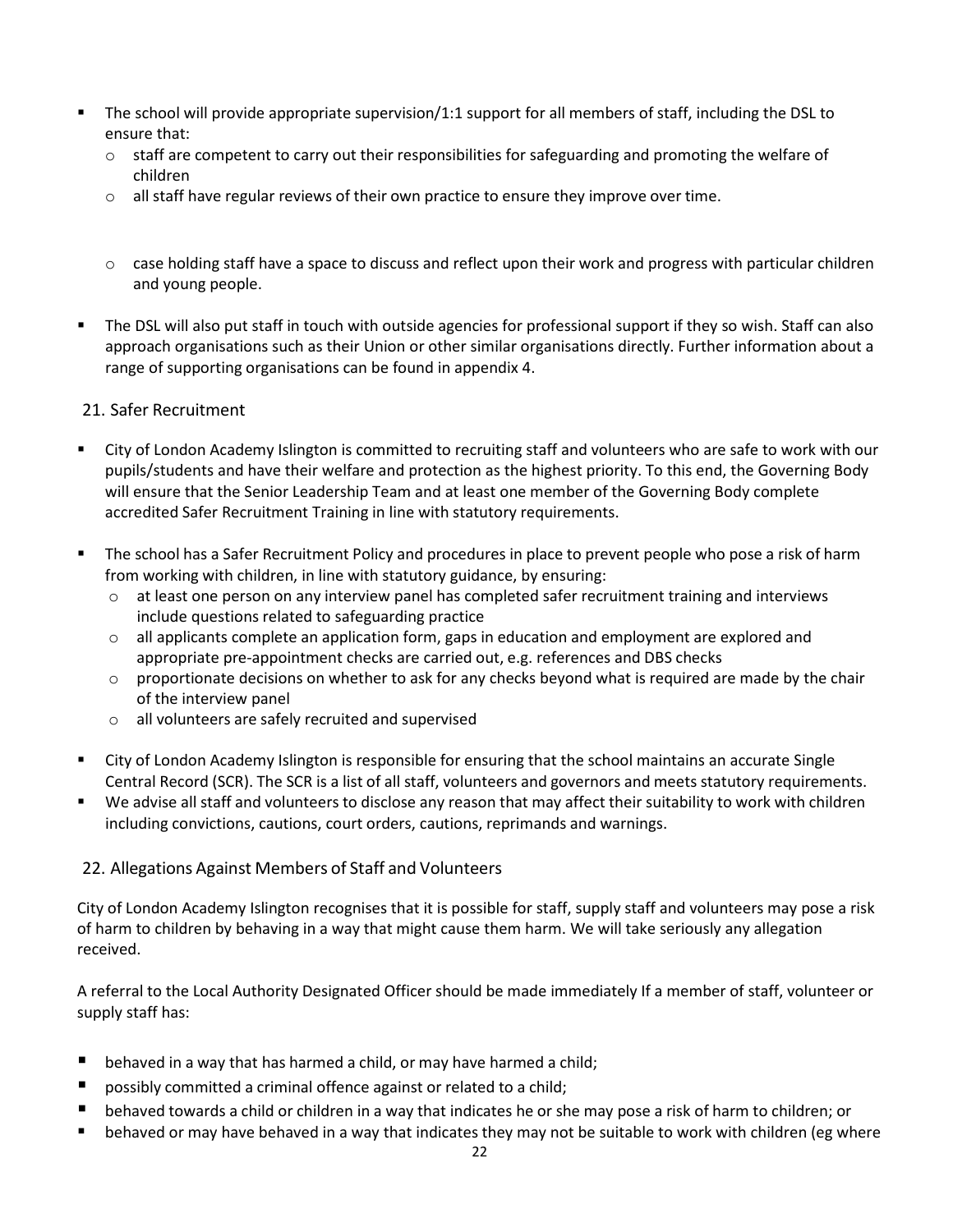they are involved in an incident outside of school which did not involve children but could have an impact on their suitability to work with children, one example being domestic abuse.)

- If staff have safeguarding concerns, or an allegation is made about another member of staff (including supply staff and volunteers) posing a risk of harm to children, then:
	- this should be immediately referred to the principal;
	- where there are concerns/allegations about the principal, this should be referred to the chair of governors.
- Where there is an allegation against an agency or supply member of staff, the school or college will usually take the lead because agencies do not have direct access to children or other school staff, so they will not be able to collect the facts when an allegation is made, nor do they have all the relevant information required by the LADO as part of the referral process. Supply teachers, whilst not employed by the school or college, are under the supervision, direction and control of the governing body or proprietor when working in the school or college. They will be advised to contact their trade union representative if they have one, or a colleague for support.
- All staff and volunteers are made aware of the school's Whistle-blowing procedure and that it is a disciplinary offence not to report concerns about the conduct of a colleague that could place a child at risk. Staff and volunteers can also access the NSPCC whistleblowing helpline if they do not feel able to raise concerns regarding child protection failures internally on 0800 028 0285 (8:00 AM to 8:00 PM Monday to Friday) or email: [help@nspcc.org.uk](mailto:help@nspcc.org.uk)
- City of London Academy Islington has a legal duty to refer to the Disclosure and Barring Service (DBS) anyone who has harmed, or poses a risk of harm, to a child, or if there is reason to believe the member of staff has committed one of a number of listed offences, and who has been removed from working (paid or unpaid) in regulated activity, or would have been removed had they not left. The DBS will consider whether to bar the person. If these circumstances arise in relation to a member of staff at our school, a referral will be made as soon as possible after the resignation or removal of the individual in accordance with advice from the LADO and/or Schools Human Resources Service.

#### <span id="page-22-0"></span>23. The Use of School Premises by Other Organisations

- Where services or activities are provided separately by another body using the school premises, the principal and Governing Body will seek written assurance that the organisation concerned has appropriate policies and procedures in place with regard to safeguarding children and child protection and that relevant safeguarding checks have been made in respect of staff and volunteers.
- **If this assurance is not achieved, then an application to use premises will be refused.**

## <span id="page-22-1"></span>24. Security

- All members of staff have a responsibility for maintaining awareness of buildings and grounds security and for reporting concerns that may come to light. We operate within a whole-school community ethos and welcome comments from pupils/students, parents and others about areas that may need improvement as well as what we are doing well.
- Appropriate checks will be undertaken in respect of visitors and volunteers coming into school as outlined in this policy. Visitors will be expected to sign in and out via the office visitors log and to display a visitor's badge whilst on school site. Any individual who is not known or identifiable should be challenged for clarification and reassurance.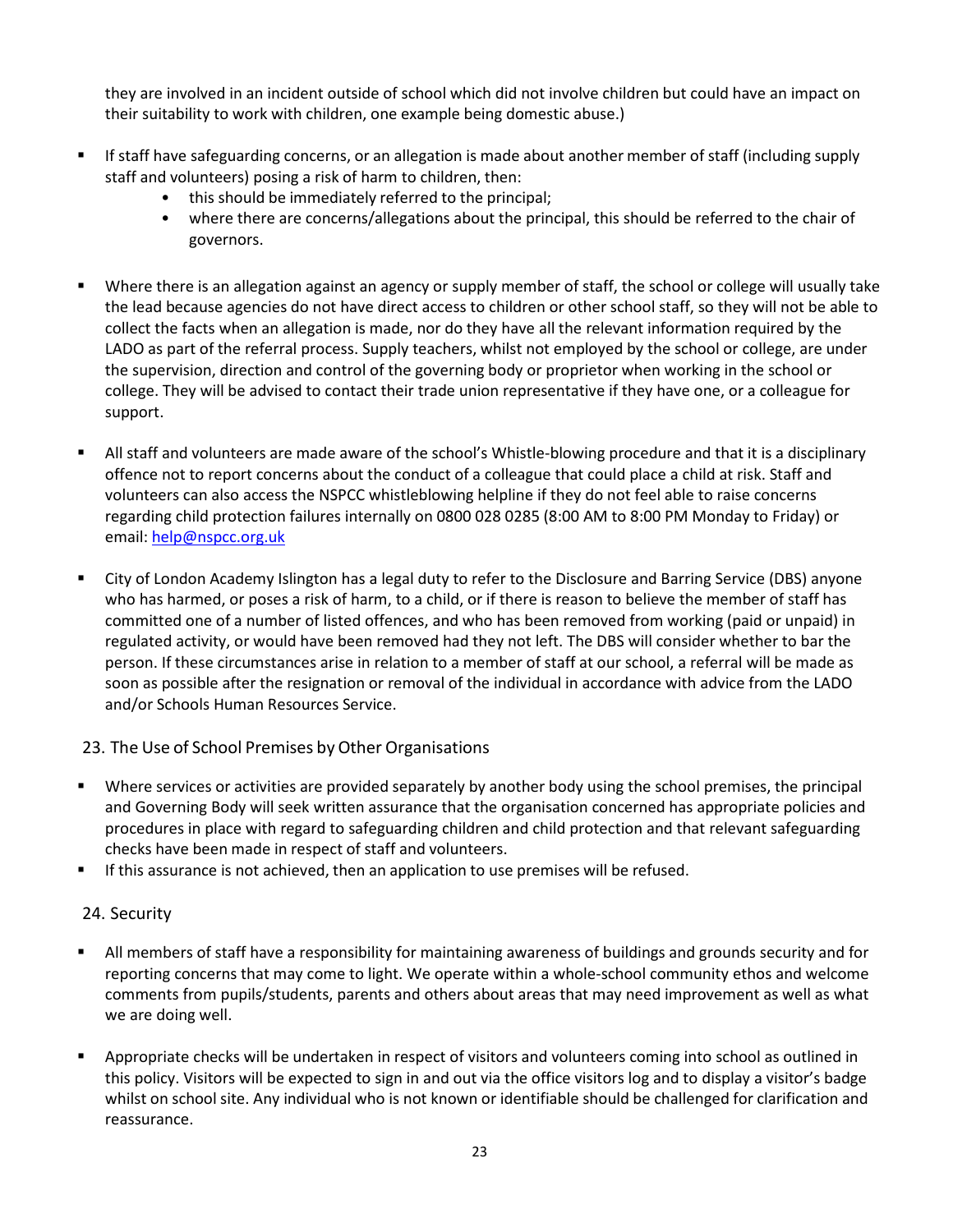The school will not accept the behaviour of any individual (parent or professional) who threatens school security or causes others (child or adult) to feel unsafe. Such behaviour will be treated as a serious concern and may result in a decision to refuse access for that individual to the school site and/or a referral to the police.

#### <span id="page-23-0"></span>25. Monitoring and Review

- All school staff (including temporary staff and volunteers) will have access to a copy of this policy. The policy will also be available to parents/carers on the website.
- This policy has been written in September 2021 to reflect the new guidance and legislation issued in relation to safeguarding children and promoting their welfare which comes into force on  $1^{st}$  September 2021.
- The policy forms part of our school development plan and will be reviewed annually.
- All staff should have access to this policy and sign to the effect that they have read and understood its contents.
- The DSL will review the policy following any child protection concerns (including following learning identified from serious case reviews) or allegations against staff to ensure that it reflects appropriate, accurate and up-todate safeguarding practice.

#### <span id="page-23-1"></span>26. Local Support

**Islington Children's Services Contact Team** Telephone: 020 7527 7400 [csctreferrals@islington.gov.uk](mailto:csctreferrals@islington.gov.uk)

#### **Islington LADO** Telephone: 0207 527 8101 Email: [lado@islington.gov.uk](mailto:lado@islington.gov.uk)

**Islington Police** 101 (or 999) if there is an immediate risk of harm)

#### **NPCC- When to call the police**

[https://www.npcc.police.uk/documents/Children%20and%20Young%20people/When%20to%20call%20the](https://www.npcc.police.uk/documents/Children%20and%20Young%20people/When%20to%20call%20the%20police%20guidance%20for%20schools%20and%20colleges.pdf) [%20police%20guidance%20for%20schools%20and%20colleges.pdf](https://www.npcc.police.uk/documents/Children%20and%20Young%20people/When%20to%20call%20the%20police%20guidance%20for%20schools%20and%20colleges.pdf) should help DSLs understand when they should consider calling the police and what to expect when they do

#### **Islington Safeguarding Children Board (ISCB)**

[iscb@Islington.gov.uk](mailto:iscb@Islington.gov.uk)

#### **Islington Family Information Service** Telephone: 0207 527 5959 <http://www.islington.gov.uk/fis>

**Islington Family Directory** <http://directory.islington.gov.uk/kb5/islington/directory/service.page>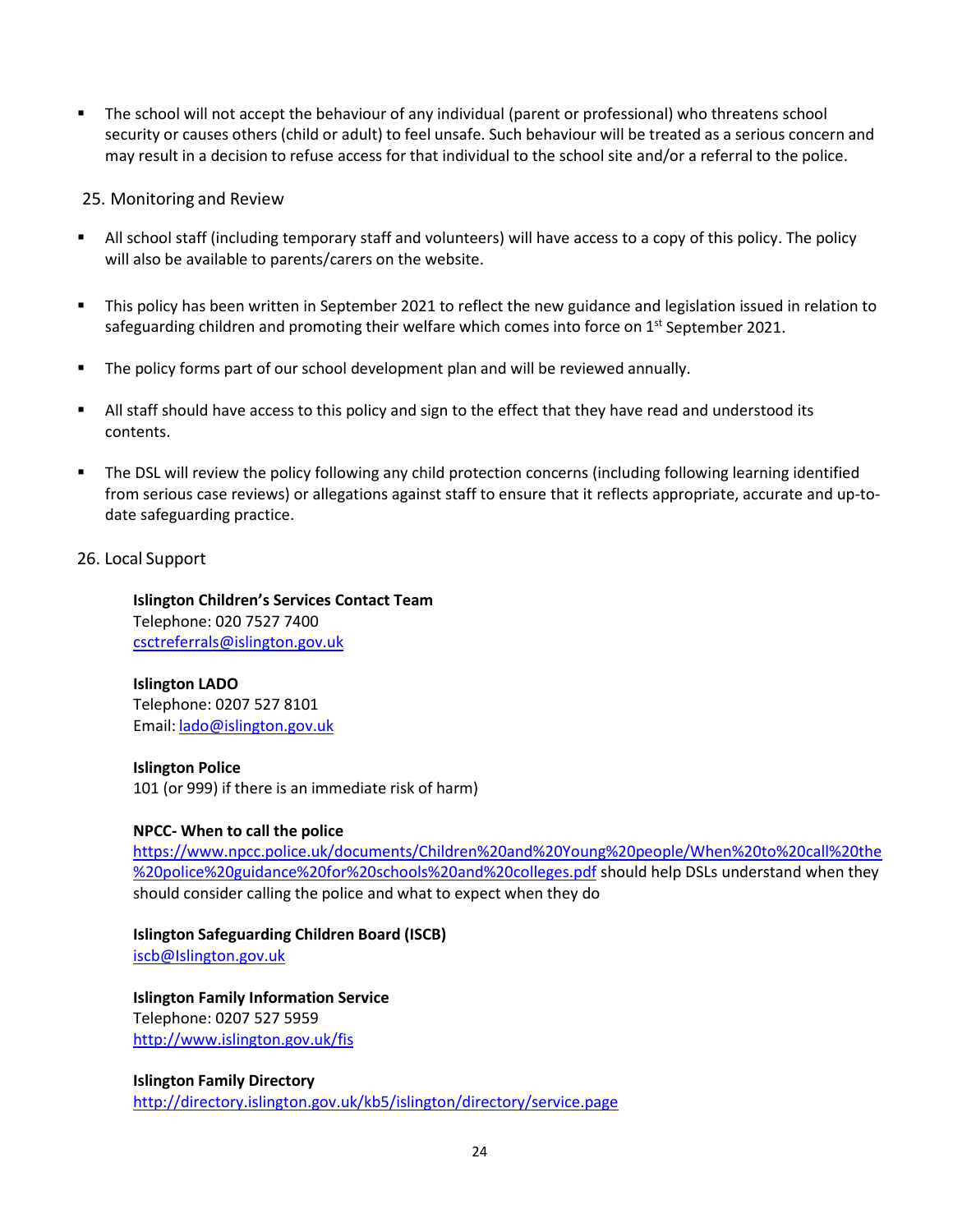## **Principal Officer, Safeguarding in Education**

Pupil Services Telephone 020 7527 5845 Alternative number Pupil Services: 020 7527 3747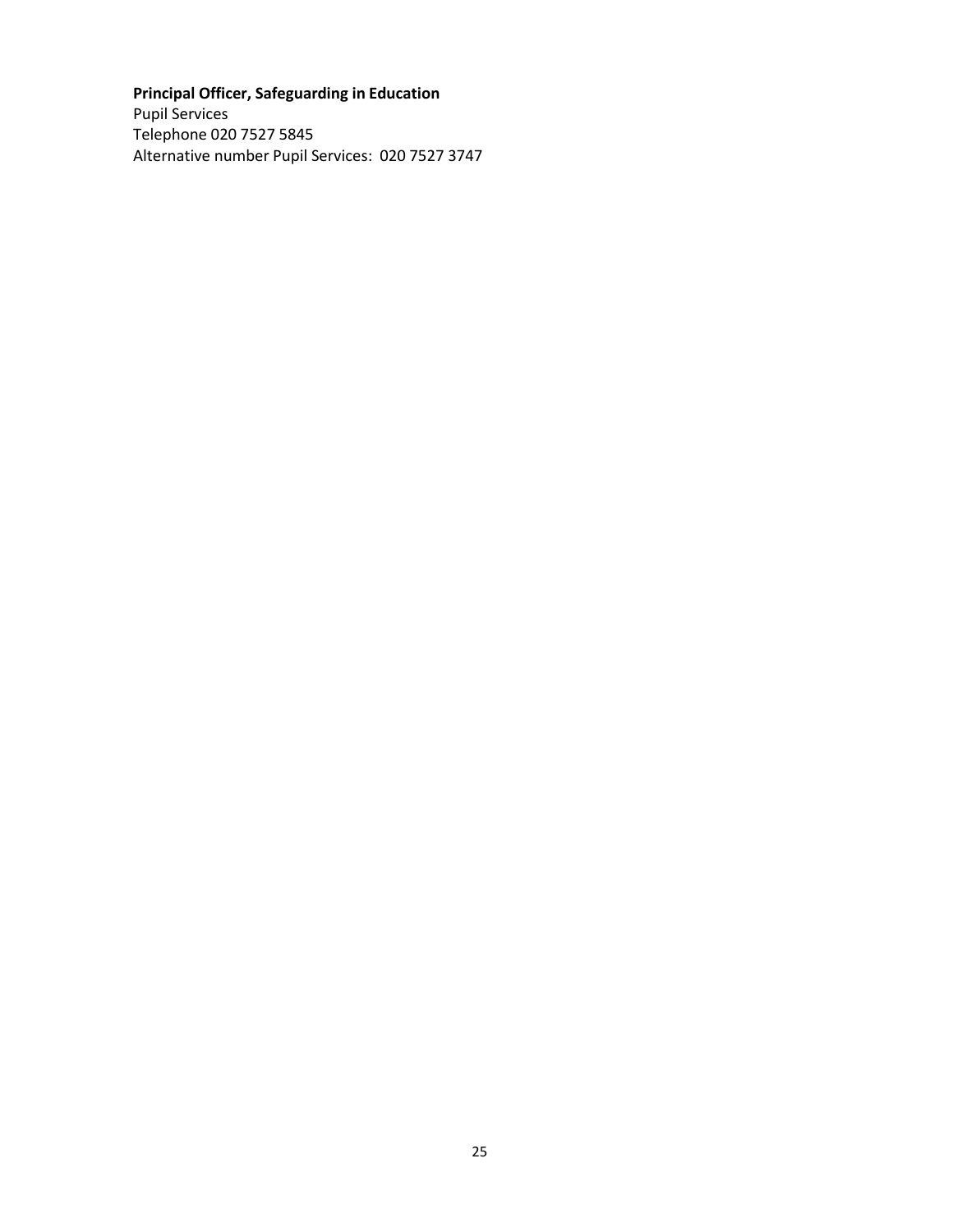# **Appendix 1: Categories of Abuse**

- <span id="page-25-0"></span>1. All staff should be aware that abuse, neglect and safeguarding issues are rarely standalone events that can be covered by one definition or label. In most cases multiple issues will overlap with one another.
- 2. **Abuse:** a form of maltreatment of a child. Somebody may abuse or neglect a child by inflicting harm, or by failing to act to prevent harm. They may be abused by an adult or adults or another child or children. It should be noted that abuse can be carried out both on and offline and be perpetrated by men, women and children. All members of staff should read and understand part one of KCSIE 2021.
- 3. **Sexual abuse:** involves forcing or enticing a child or young person to take part in sexual activities, not necessarily involving a high level of violence, whether or not the child is aware of what is happening. The activities may involve physical contact, including assault by penetration (for example rape or oral sex) or nonpenetrative acts such as masturbation, kissing, rubbing and touching outside of clothing. They may also include non-contact activities, such as involving children in looking at, or in the production of, sexual images, watching sexual activities, encouraging children to behave in sexually inappropriate ways, or grooming a child in preparation for abuse (including via the internet). Sexual abuse is not solely perpetrated by adult males. Women can also commit acts of sexual abuse, as can other children. The sexual abuse of children by other children is a specific safeguarding issue in education (see KCSIE 2021 paragraph 29).

#### **Signs that may indicate Sexual Abuse**

- Sudden changes in behaviour and school performance
- **Displays of affection which are sexual and age inappropriate**
- Self-harm, self-mutilation or attempts at suicide
- **Alluding to secrets which they cannot reveal**
- **Tendency to cling or need constant reassurance**
- Regression to younger behaviour for example thumb sucking, playing with discarded toys, acting like a baby
- Distrust of familiar adults e.g. anxiety of being left with relatives, a child minder or lodger
- **Unexplained gifts or money**
- **•** Depression and withdrawal
- **Fear of undressing for PE**
- **EXALLE Sexually transmitted disease**
- **Fire setting**
- 4. **Physical abuse:** a form of abuse which may involve hitting, shaking, throwing, poisoning, burning or scalding, drowning, suffocating or otherwise causing physical harm to a child. Physical harm may also be caused when a parent or carer fabricates the symptoms of, or deliberately induces, illness in a child.

#### **Signs that may indicate physical abuse**

- Bruises and abrasions around the face
- **•** Damage or injury around the mouth
- Bi-lateral injuries such as two bruised eyes
- **Bruising to soft area of the face such as the cheeks**
- **Fingertip bruising to the front or back of torso**
- Bite marks
- Burns or scalds (unusual patterns and spread of injuries)
- **Deep contact burns such as cigarette burns**
- **Injuries suggesting beatings (strap marks, welts)**
- **EXECOVER 18 IN 2018 2018 12:53 FEE** Covering arms and legs even when hot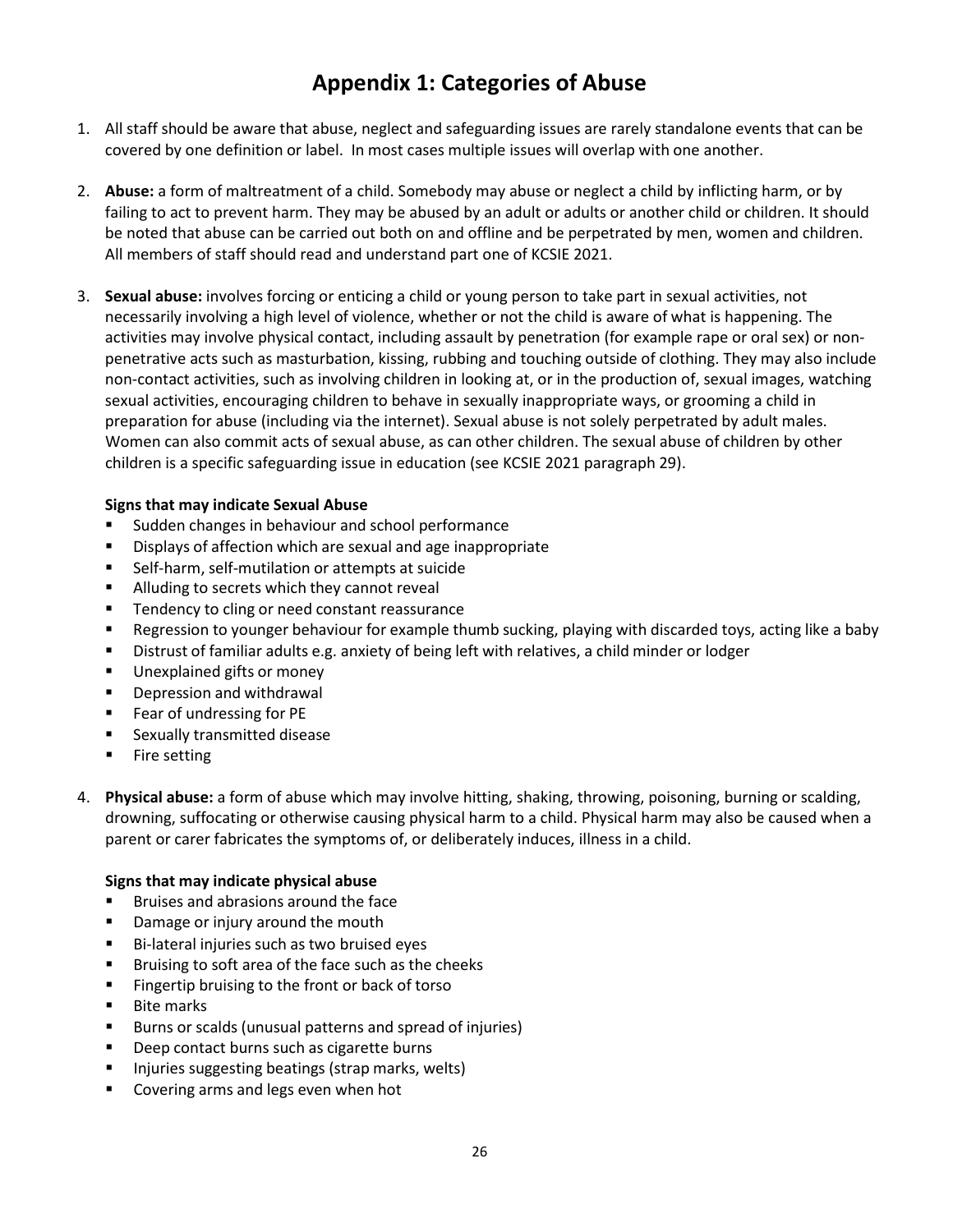- **Aggressive behaviour or severe temper outbursts.**
- Injuries need to be accounted for inadequate, inconsistent or excessively plausible explanations or a delay in seeking treatment should signal concern.
- 5. **Emotional abuse:** the persistent emotional maltreatment of a child such as to cause severe and adverse effects on the child's emotional development. It may involve conveying to a child that they are worthless or unloved, inadequate, or valued only insofar as they meet the needs of another person. It may include not giving the child opportunities to express their views, deliberately silencing them or 'making fun' of what they say or how they communicate. It may feature age or developmentally inappropriate expectations being imposed on children. These may include interactions that are beyond a child's developmental capability as well as overprotection and limitation of exploration and learning, or preventing the child participating in normal social interaction. It may involve seeing or hearing the ill-treatment of another. It may involve serious bullying (including cyberbullying), causing children frequently to feel frightened or in danger, or the exploitation or corruption of children. Some level of emotional abuse is involved in all types of maltreatment of a child, although it may occur alone.

#### **Signs that may indicate emotional abuse**

- Over reaction to mistakes
- Lack of self-confidence/esteem
- **Sudden speech disorders**
- **Self-harming**
- **Eating Disorders**
- **Extremes of passivity and/or aggression**
- **Compulsive stealing**
- **Paragel** Drug, alcohol, solvent abuse
- **Fear of parents being contacted**
- **Unwillingness or inability to play**
- **EXCESSIVE need for approval, attention and affection**
- 6. **Neglect:** the persistent failure to meet a child's basic physical and/or psychological needs, likely to result in the serious impairment of the child's health or development. Neglect may occur during pregnancy as a result of maternal substance abuse. Once a child is born, neglect may involve a parent or carer failing to: provide adequate food, clothing and shelter (including exclusion from home or abandonment); protect a child from physical and emotional harm or danger; ensure adequate supervision (including the use of inadequate caregivers); or ensure access to appropriate medical care or treatment. It may also include neglect of, or unresponsiveness to, a child's basic emotional needs.

#### **Signs that may indicate neglect.**

- **EXECO** Constant hunger
- Poor personal hygiene
- Constant tiredness
- **Inadequate clothing**
- Missing from home, nursery/school/college, medical appointments including frequent lateness
- **Untreated medical problems**
- **Poor relationship with peers**
- **E** Compulsive stealing and scavenging
- Rocking, hair twisting and thumb sucking
- Running away
- **EXEC** Loss of weight or being constantly underweight
- Low self esteem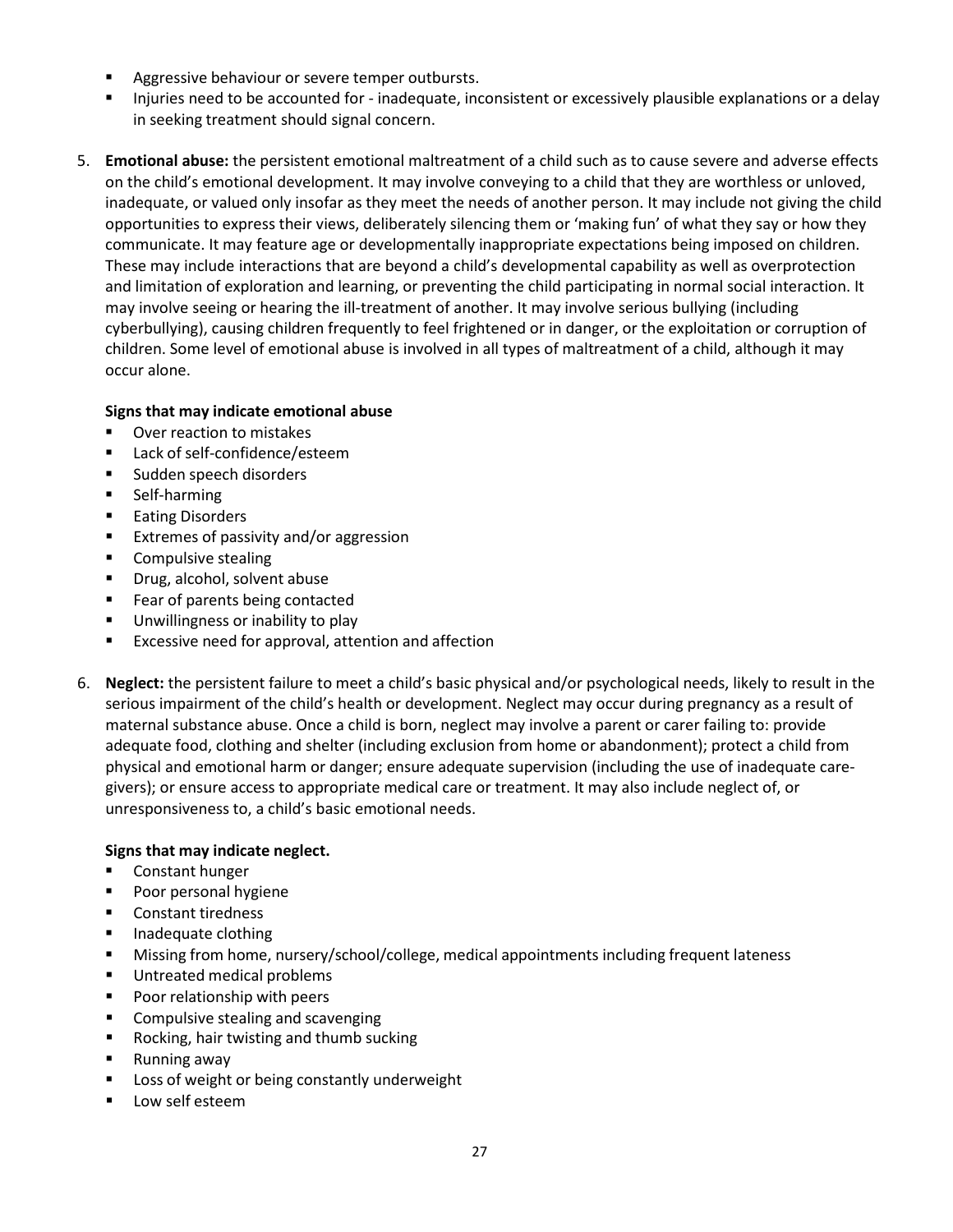## **Appendix 2: Specific Safeguarding Issues**

(Also See Annex A of KCSIE 2021)

#### <span id="page-27-0"></span>**a.** Peer-on-peer Abuse (Allegations of abuse made against other children)

- All members of staff at City of London Academy Islington recognise that children are capable of abusing their peers. Peer-on-peer abuse can take many forms, including (but not limited to) bullying, cyberbullying,gender-based abuse, hazing (initiation type violence), sexually harmful behaviour, 'upskirting' and violenceand 'sexting'. The school is mindful that some potential issues may by be affected by the gender, age, ability and culture of those involved.
- City of London Academy Islington believes that abuse is abuse and it will never be tolerated, dismissed or minimised. Any incidents of peer-on-peer abuse will be managed in the same way as any other child protection concern and will follow the same procedures, as outlined in Section 6, above and in accordance with ISCB procedures.
- City of London Academy Islington will take steps to minimise the risk of all forms of peer-on-peer abuse. We will ensure that appropriate curriculum time is dedicated to enable children to develop an awareness and understanding of abusive behaviour and to ensure that children recognise warning signs and have access to support both within the school and externally (such as Islington Police, ChildLine etc.). Further information can be found in (list relevant policies e.g. PSHE, Sex and Relationships Education, etc.)
- City of London Academy Islington recognises that peer-on-peer abuse may be taking place, even if it is not reported. All staff are aware of how to identify it, respond to reports of it and their role in preventing it happening if they believe a child is at risk.
- 'Sexting' or 'Youth Produced Sexual Images' will not be tolerated and the school will respond to such cases in line with the UKCCIS "Sexting in Schools and Colleges" guidance.
- 'Upskirting' is a criminal offence and will not be tolerated. It typically involves someone taking a photograph under a person's clothes (not necessarily a skirt) without them knowing, with the intention of viewing their genitals or buttocks to obtain sexual gratification, or cause the victim humiliation, distress or alarm. Anyone of any gender, can be a victim.
- Further information about the school's response to specific allegations of abuse against pupils can be located in the Behaviour Policy, Relationships and Sex Education Policy.
- **Pupils who have been experienced peer-on-peer abuse will be supported by:** 
	- Being offered an immediate opportunity to discuss the experience with a member of staff of their choice
	- Being advised to keep a record of concerns as evidence and discussions regarding how to respond to concerns and build resilience, if appropriate.
	- City of London Academy Islington is aware of and will follow the ISCB procedures [https://www.islingtonscb.org.uk/key-practice-guidance/Pages/Education-and-safeguarding](https://www.islingtonscb.org.uk/key-practice-guidance/Pages/Education-and-safeguarding-education.aspx)[education.aspx\)](https://www.islingtonscb.org.uk/key-practice-guidance/Pages/Education-and-safeguarding-education.aspx) for supporting children who are at risk of harm as a result of their own behaviour.
- Pupils who are alleged to have abused other pupils will be helped by:
	- Discussing what happened, establishing the specific concern and the need for behaviour to change
	- Informing parents/carers to help change the attitude and behaviour of the child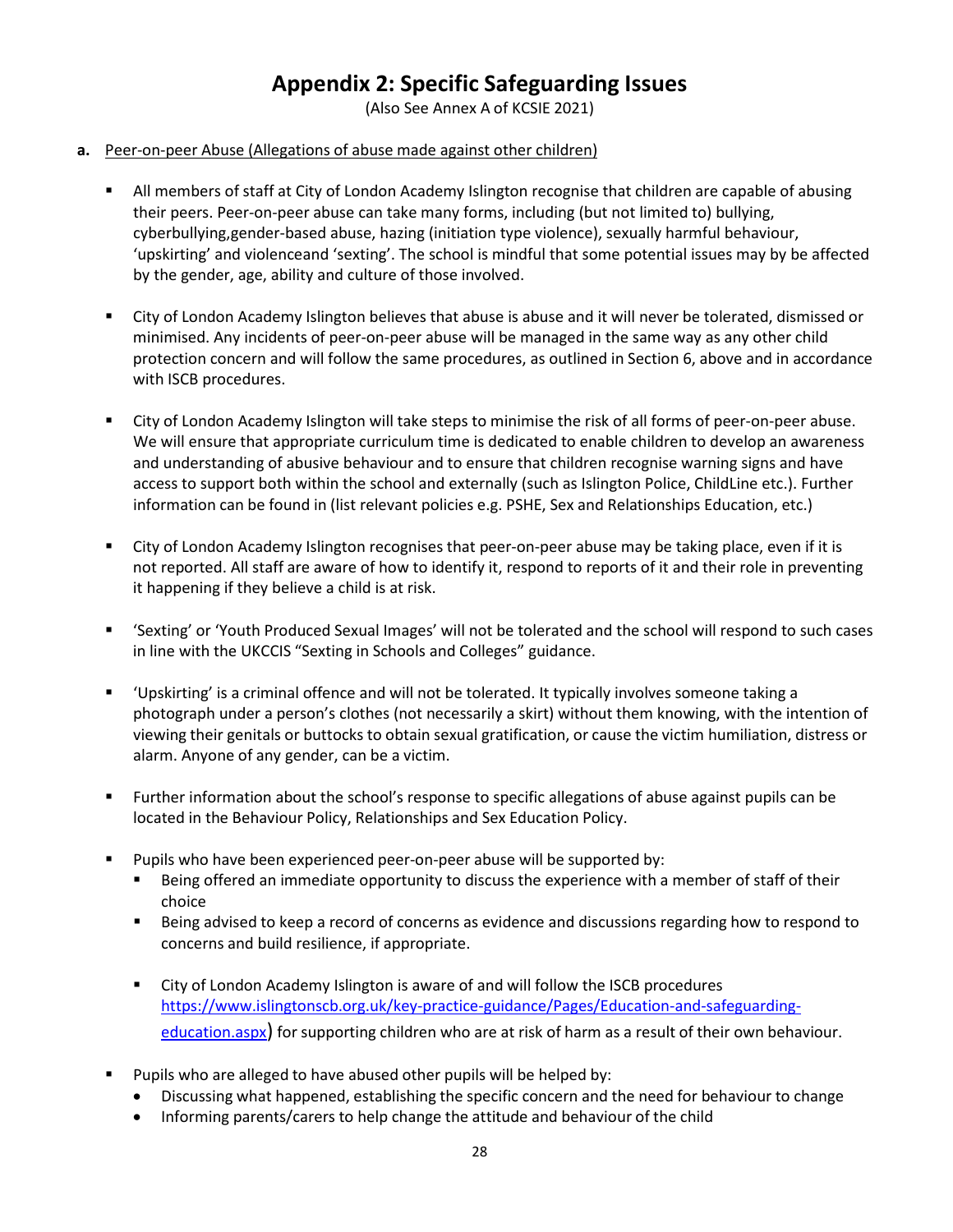- Providing appropriate education and support
- Sanctioning them in line with school behaviour/discipline policy. This may include official warnings, detentions, removal of privileges (including denial of online access), fixed-term and permanent exclusions.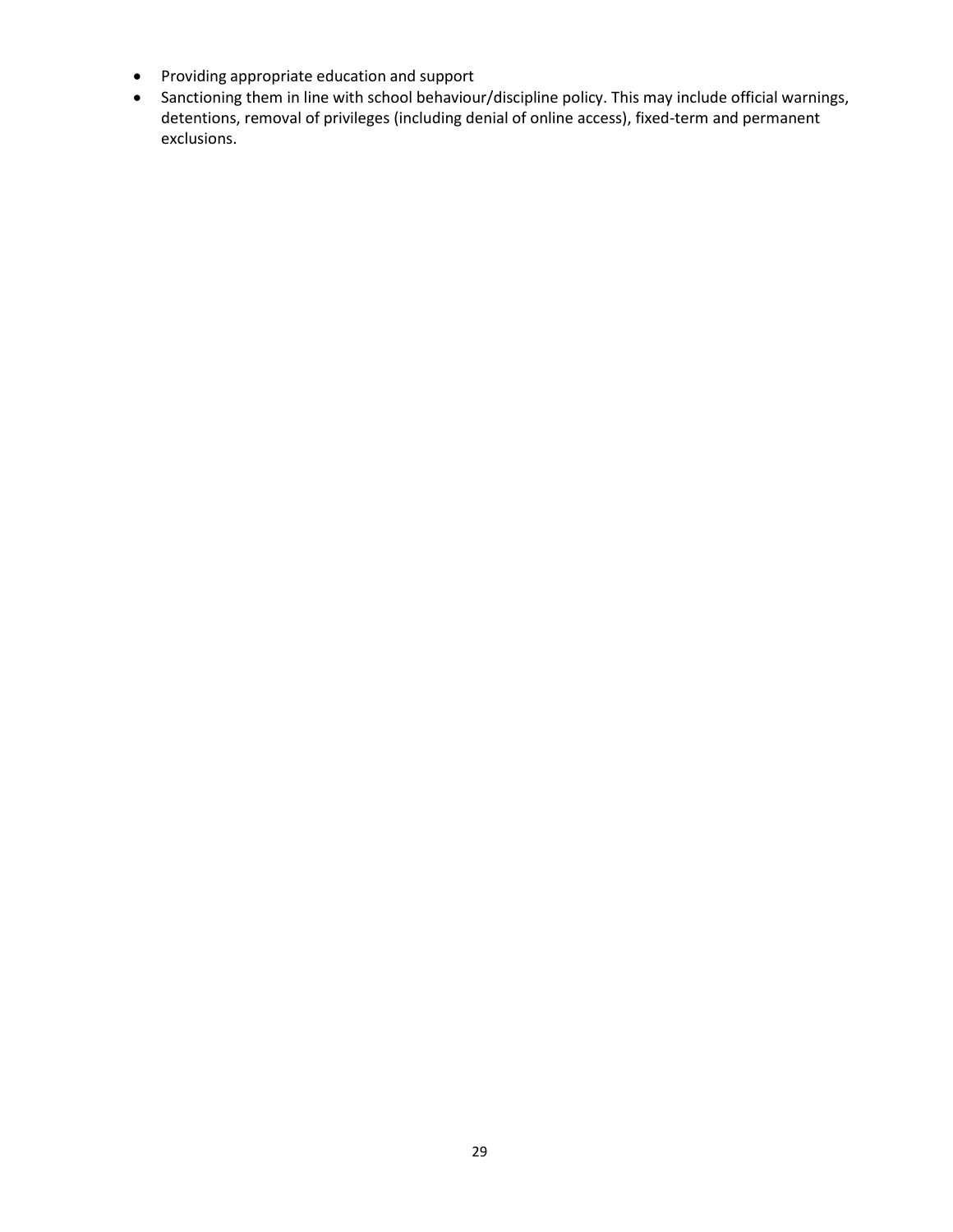• Speaking with police or other local services (such as early help or children's specialist services) as appropriate – see NCPP advice on when to call the Police, paragraph 26 Local Support

#### **b. Child Sexual Exploitation (CSE)**

- All City of London Academy Islington staff at have been made aware of the revised definition of Child Sexual Exploitation, as issued in the Department for Education in February 2017 <https://www.gov.uk/government/publications/child-sexual-exploitation-definition-and-guide-for-practitioners>
- 'Child sexual exploitation is a form of child sexual abuse. It occurs where an individual or group takes advantage of an imbalance of power to coerce, manipulate or deceive a child or young person under the age of 18 into sexual activity (a) in exchange for something the victim needs or wants, and/or (b) for the financial advantage or increased status of the perpetrator or facilitator. The victim may have been sexually exploited even if the sexual activity appears consensual. Child sexual exploitation does not always involve physical contact; it can also occur through the use of technology.'
- City of London Academy Islington identifies that CSE involves exploitative situations, contexts and relationships where young people receive something (for example food, accommodation, drugs, alcohol, gifts, money or in some cases simply affection) as a result of engaging in sexual activities.
- All staff and volunteers at City of London Academy Islington recognises that children at risk of CSE need to be identified and issues relating to CSE should be approached in the same way as protecting children from other risks. They are aware that sexual exploitation can take many forms ranging from the seemingly 'consensual' relationship where sex is exchanged for affection or gifts, to serious organised crime by gangs and groups. What marks out exploitation is an imbalance of power in the relationship. The perpetrator always holds some kind of power over the victim which increases as the exploitative relationship develops. Sexual exploitation may involve varying degrees of coercion, intimidation or enticement, including unwanted pressure from peers to have sex, sexting, sexual bullying including cyberbullying and grooming. However, it also important to recognise that some young people who are being sexually exploited do not exhibit any external signs of this abuse or recognise this as abusive.

#### **c. 'Honour based' abuse**

- Staff and volunteers at City of London Academy Islington are aware that so called 'Honour-based' abuse (HBA) encompasses a range of crimes which have been committed to protect or defend the honour of the family and/or the community, including Female Genital Mutilation (FGM), forced marriage, and practices such as breast ironing.
- The indicators of HBA and associated factors will be covered with staff within the school safeguarding training. All members of staff are alert to the possibility of a child being at risk of HBA, or already having suffered HBA. All members of staff are aware that all forms of HBA are abuse (regardless of the motivation) and will be handled and escalated as such. Staff will speak with DSL if they are concerned about HBA.
- The DSL will complete the FGM e-Learning package [\(https://www.fgmelearning.co.uk/\)](https://www.fgmelearning.co.uk/). The DSL will also ensure that information and training is made available as appropriate to all members of staff. This includes:
- "FGM The Facts": [www.gov.uk/government/uploads/system/uploads/attachment\\_data/file/482799/6\\_1587\\_HO\\_MT\\_Updates\\_t](http://www.gov.uk/government/uploads/system/uploads/attachment_data/file/482799/6_1587_HO_MT_Updates_to_the_FGM_The_Facts_WEB.pdf) [o\\_the\\_FGM\\_The\\_Facts\\_WEB.pdf](http://www.gov.uk/government/uploads/system/uploads/attachment_data/file/482799/6_1587_HO_MT_Updates_to_the_FGM_The_Facts_WEB.pdf) "FGM an Overview:" <http://www.local.gov.uk/sites/default/files/documents/what-fgm-2dd.pdf>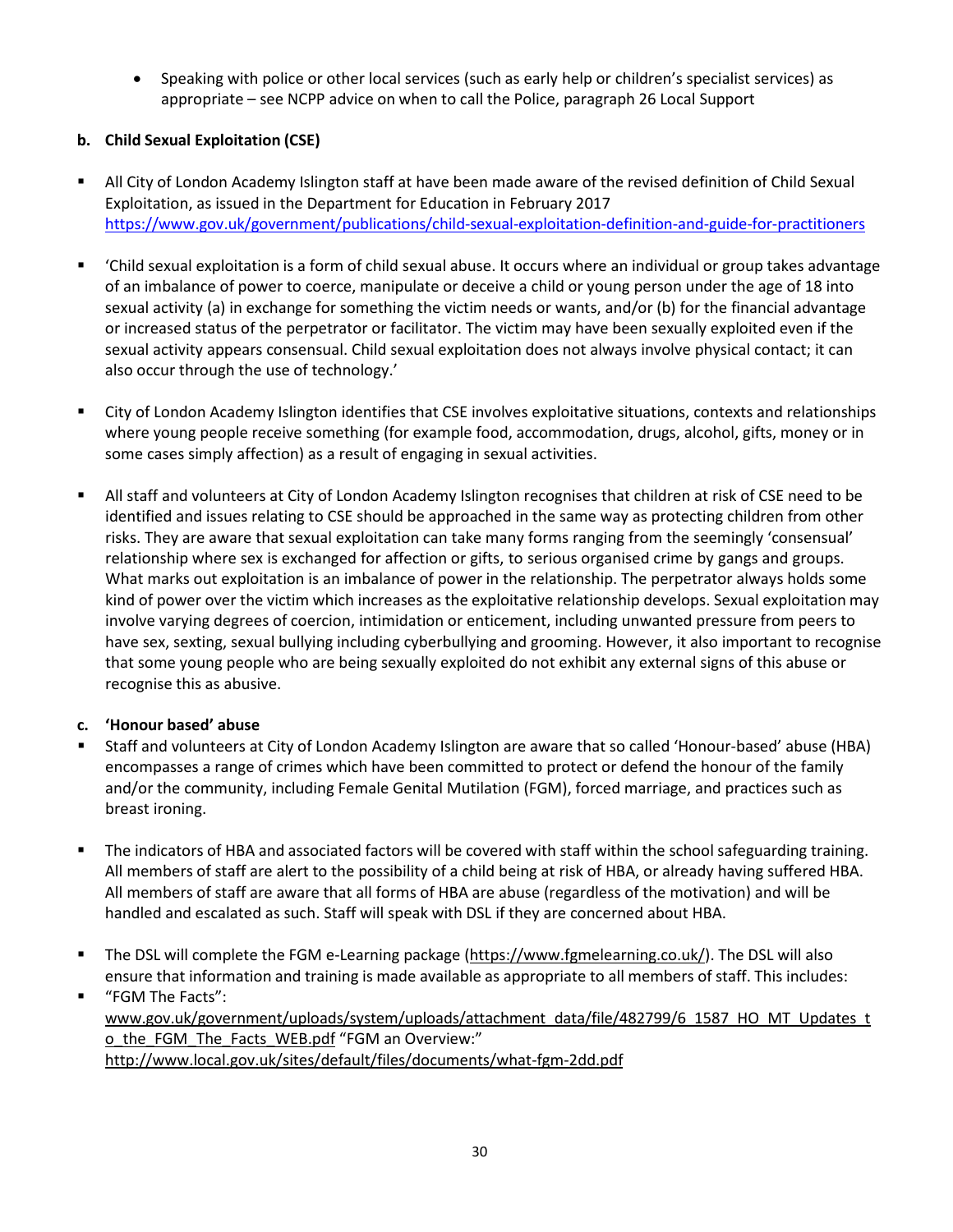All members of staff will follow the school and ISCB procedures, using existing national and local protocols for multi-agency liaison with police and children's social care.

#### **d. Female Genital Mutilation (FGM) mandatory reporting duty**

Teachers must personally report to the police cases where they discover that an act of FGM appears to have been carried out. Unless the teacher has a good reason not to, they should also still consider and discuss any such case with the DSL and involve children's social care as appropriate. The duty does not apply in relation to at risk or suspected cases (i.e. where the teacher does not discover that an act of FGM appears to have been carried out, either through disclosure by the victim or visual evidence) or in cases where the woman is 18 or over. In these cases, teachers should follow local safeguarding procedures[. Summary of the FGM mandatory](https://www.gov.uk/government/uploads/system/uploads/attachment_data/file/496415/6_1639_HO_SP_FGM_mandatory_reporting_Fact_sheet_Web.pdf) [reporting](https://www.gov.uk/government/uploads/system/uploads/attachment_data/file/496415/6_1639_HO_SP_FGM_mandatory_reporting_Fact_sheet_Web.pdf) duty

#### **e. Forced Marriage**

The Forced Marriage Unit has published [Multi-agency guidelines, w](https://www.gov.uk/government/uploads/system/uploads/attachment_data/file/322307/HMG_MULTI_AGENCY_PRACTICE_GUIDELINES_v1_180614_FINAL.pdf)ith pages 32-36 focusing on the role of schools and colleges. Staff should report concerns regarding forced marriage to the DSL or can contact the Forced Marriage Unit if they need advice or information. Contact: 020 7008 0151 or email: *[fmu@fco.gov.uk](mailto:fmu@fco.gov.uk)*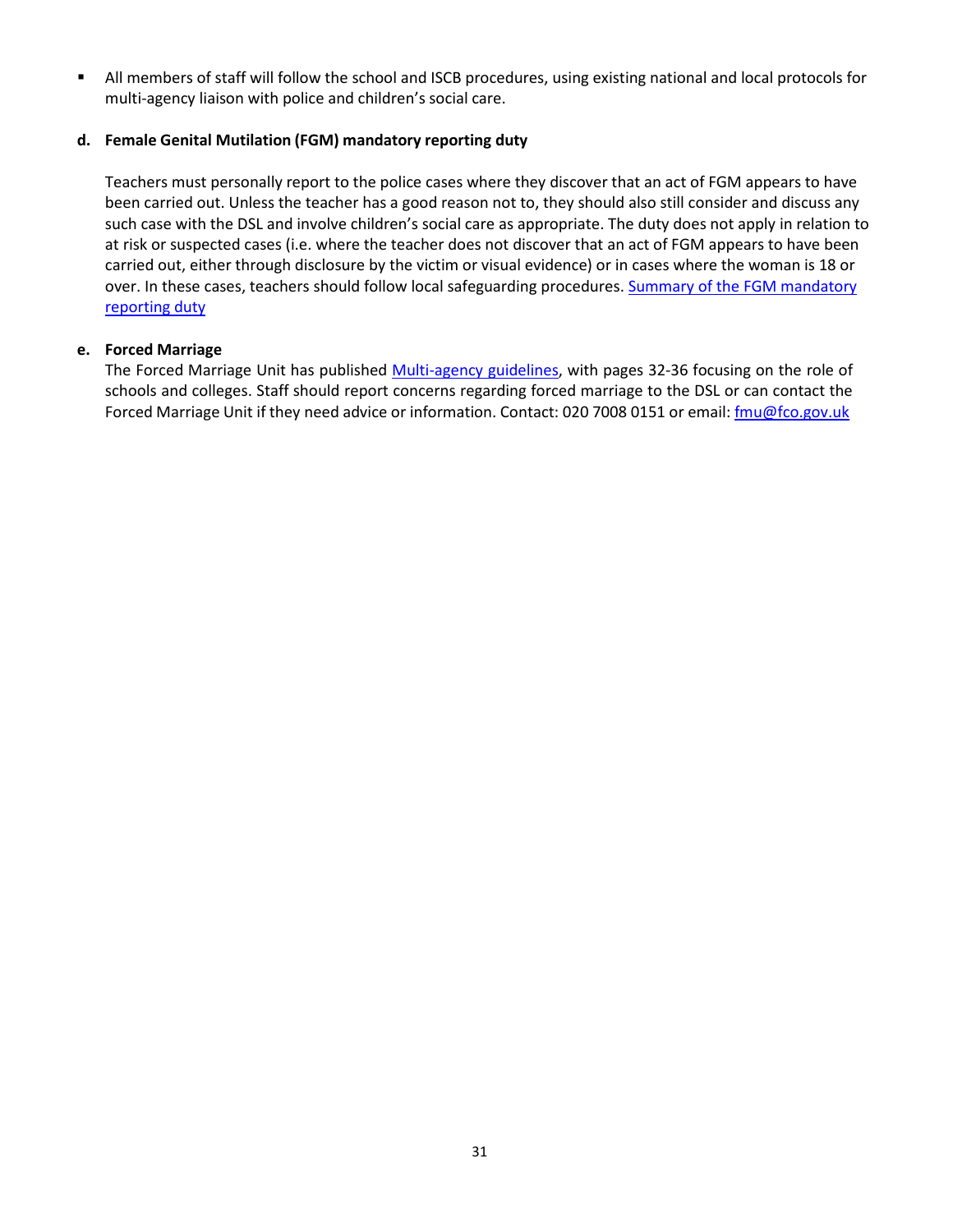# **Appendix 3: Keeping yourself safe when responding to disclosures**

#### <span id="page-31-0"></span>**1. Receive**

- **Keep calm**
- **EXTER** Listen to what is being said without displaying shock or disbelief
- Take what is being said to you seriously

#### **2. Respond**

- Reassure the pupil that they have done the right thing in talking to you and that you will take their disclosure seriously
- Be honest and do not make promises you cannot keep e.g. "It will be alright now"
- Do not promise confidentiality; you have a duty to refer
- Reassure and alleviate guilt if the pupil refers to it e.g. "you're not to blame"
- Reassure the child that information will only be shared with those who need to know, and that they will be supported and kept safe

#### **3. React**

- React to the pupil only as far as is necessary for you to establish whether or not you need to refer the matter, but do not interrogate for full details
- Do not ask leading questions; "Did he/she....?" Such questions can invalidate evidence.
- Do ask open "TED" questions; Tell, explain, describe
- Do not criticise the perpetrator; the pupil may have affection for him/her
- Do not ask the pupil to repeat it all for another member of staff
- **EXPLA** Explain what you have to do next and who you have to talk to

#### **4. Record**

- **Make some brief notes at the time on any paper which comes to hand and write them up as soon as** possible
- Do not destroy your original notes
- Record the date, time, place, any non-verbal behaviour and the words used by the child. Always ensure that as far as possible you have recorded the actual words used by the child.
- Record statements and observable things rather than your interpretations or assumptions

#### **5. Remember**

- Contact the DSL
- **The DSL may be required to make appropriate records available to other agencies**

#### **6. Relax**

**EXECT** Get some support for yourself, dealing with disclosures can be traumatic for professionals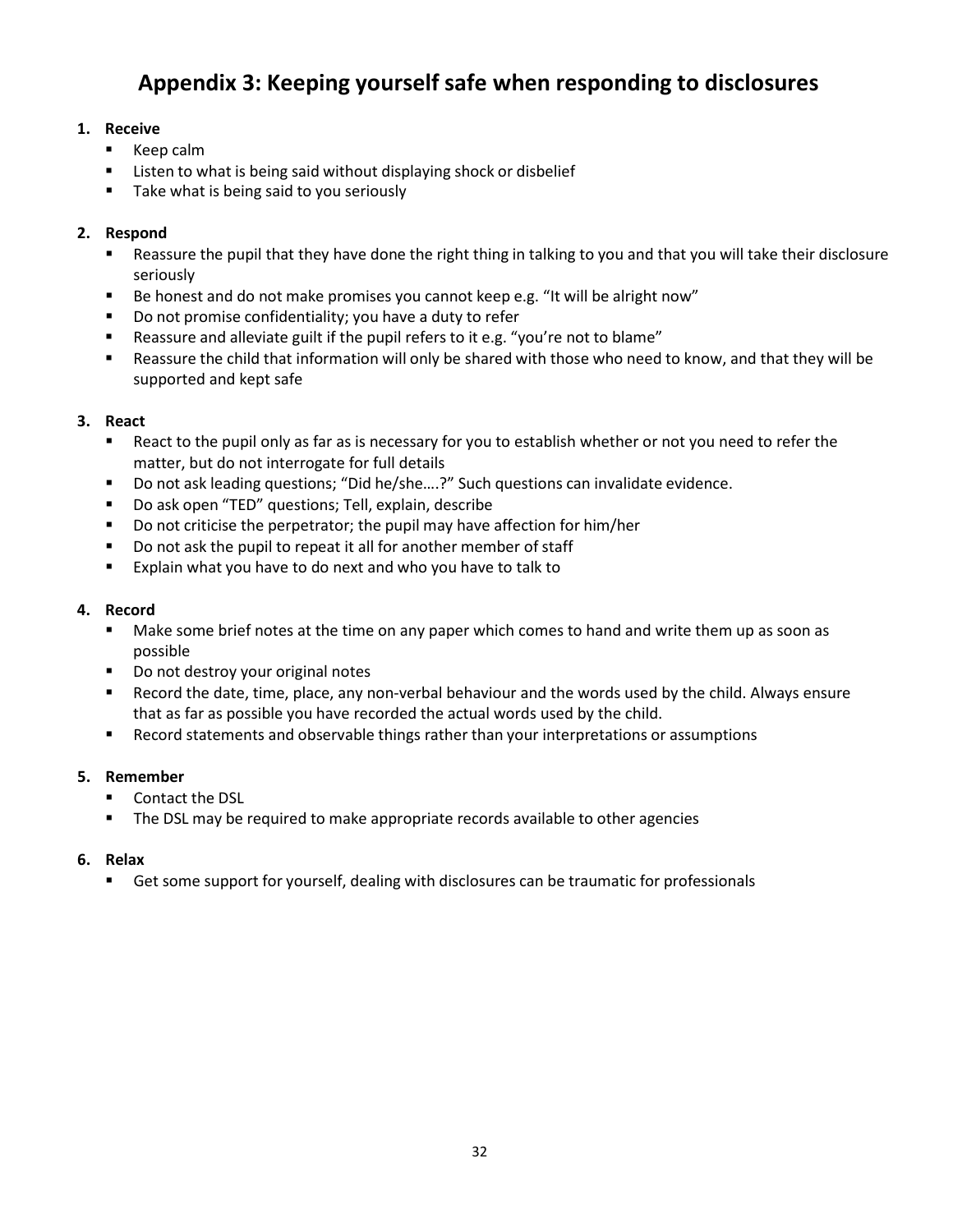# <span id="page-32-0"></span>**Appendix 4: Sexual violence and sexual harassment between children in schools and colleges**

#### **Peer-on-peer Abuse**

#### **1. Context**

- a. Sexual violence and sexual harassment can occur between two children of any age and sex. It can also occur through a group of children sexually assaulting or sexually harassing a single child or group of children.
- b. Children who are victims of sexual violence and sexual harassment will likely find the experience stressful and distressing. This will, in all likelihood, adversely affect their educational attainment as well as their emotional well-being. Sexual violence and sexual harassment exist on a continuum and may overlap; they can occur online and offline (both physically and verbally), on the school site and off it, and are never acceptable. It is important that all victims are taken seriously and offered appropriate support.
- c. Reports of sexual violence and sexual harassment are extremely complex to manage. It is essential that victims are protected, offered appropriate support and every effort is made to ensure their education is not disrupted. It is also important that other children, adult students and school and college staff are supported and protected as appropriate.

#### **2. Policy**

- a. We believe that all children have a right to attend school and learn in a safe environment. Children should be free from harm by adults in the school and other children.
- b. We recognise that children are capable of abusing their peers and this will be dealt with under our child protection policy and in line with KCSiE 2021
- c. We are clear that sexual violence and sexual harassment is not acceptable, will never be tolerated and is not an inevitable part of growing up
- d. We will minimise the risk of peer-on-peer abuse by:
	- **i. Prevention:**
		- o Taking a whole school approach to safeguarding & child protection
		- o Providing training to staff
		- $\circ$  Providing a clear set of values and standards, underpinned by the school's behaviour policy and pastoral support system, and by a planned programme of evidence based content delivered through the curriculum.
		- o Engaging with specialist support and interventions.
	- **ii. Responding to reports of sexual violence and sexual harassment:**
		- o Children making a report of sexual violence or sexual harassment will be taken seriously, kept safe and be well supported.
		- $\circ$  If the report includes an online element staff will be mindful of the Searching, Screening and Confiscation: advice for schools (DfE 2018) guidance.
		- o Staff taking the report will inform the DSL or their Deputy as soon as practicably possible but at least within 24 hours.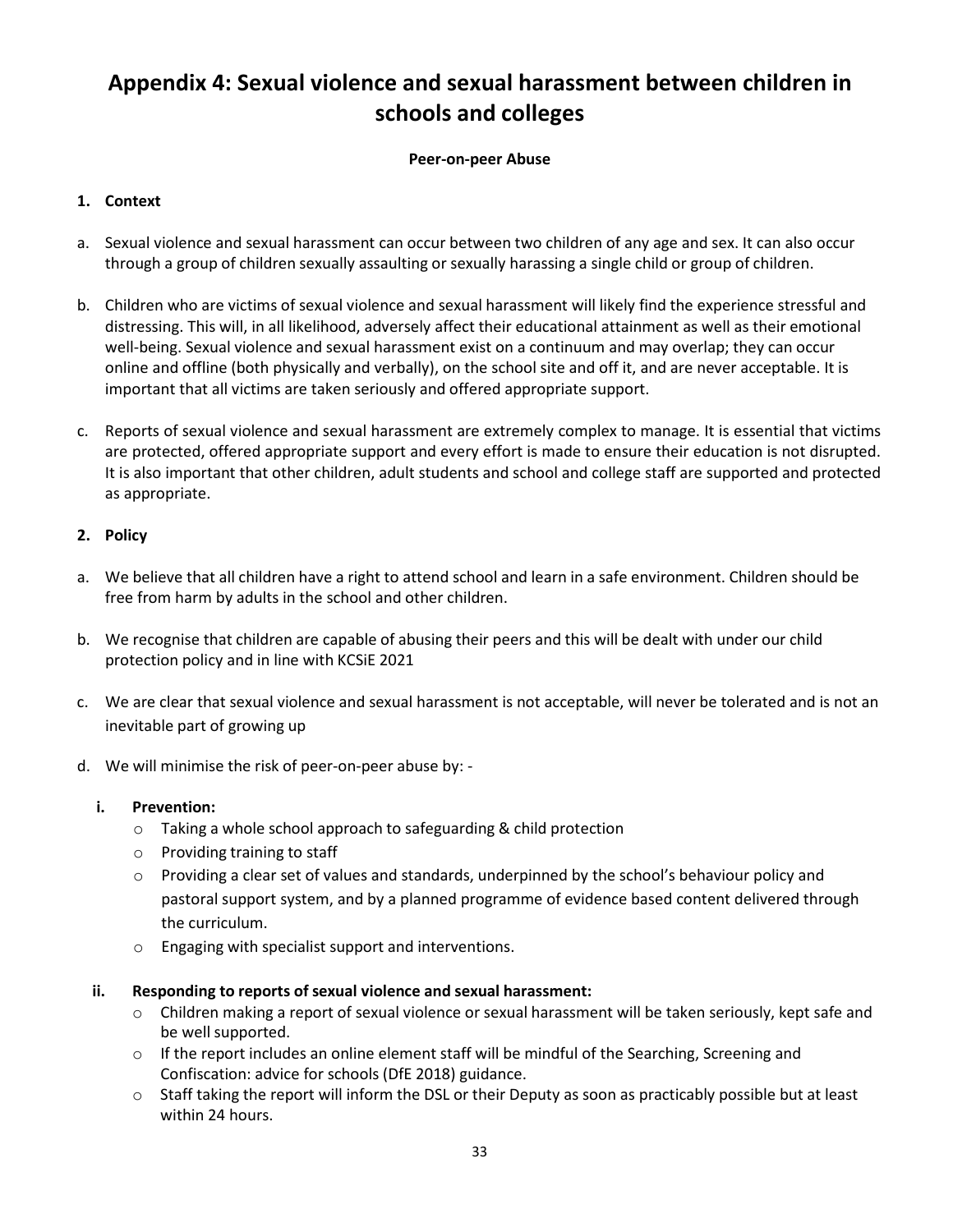- o Staff taking a report will never promise confidentiality.
- $\circ$  Parents or carers will normally be informed (unless this would put the child at greater risk).
- $\circ$  If a child is at risk of harm, is in immediate danger, or has been harmed, a referral will be made to Children's Social Care.

#### **iii. Risk Assessment: -**

- o Following a report, the DSL will make an immediate risk and needs assessment on a case-by-case basis. The Risk assessment will consider;
	- o The victim, especially their protection and support.
	- o The alleged perpetrator, their support needs and any discipline action.
	- o All other children at the school.
	- $\circ$  The victim and the alleged perpetrator sharing classes and space at school.
	- o The risk assessment will be recorded and kept under review.
	- $\circ$  Where there has been other professional intervention and/or other specialist risk assessments, these professional assessments will be used to inform the school's approach to supporting and protecting pupils.

#### **iv. DSL considerations and response**

- o The DSL will consider:
	- o The wishes of the victim.
	- o The nature of the incident including whether a crime has been committed and the harm caused.
	- o The ages of the children involved.
	- o The developmental stages of the children.
	- o Whether there is a power imbalance between the children/young people.
	- o Any previous incidents.
	- o Ongoing risks.
	- o Other related issues or wider context.

Options: The DSL will then consider the following options: -

- o Manage internally
- o Early Help
- o Refer to Children's Social Care
- o Report to the police (generally in parallel with a referral to Social Care)

#### **v. Ongoing Response:**

- $\circ$  The DSL will manage each report on a case by case basis and will keep the risk assessment under review.
- $\circ$  Where there is a criminal investigation into a rape, assault by penetration or sexual assault, the alleged perpetrator should be removed from any classes they share with the victim.
- o The DSL will consider how best to keep the victim and perpetrator a reasonable distance apart on school premises and on transport where appropriate.
- $\circ$  Where a criminal investigation into a rape or assault by penetration leads to a conviction or caution, the school will take suitable action. In all but the most exceptional of circumstances, the rape or assault is likely to constitute a serious breach of discipline and lead to the view that allowing the perpetrator to remain in the same school or college would seriously harm the education or welfare of the victim (and potentially other pupils or students).
- o Where a criminal investigation into sexual assault leads to a conviction or caution, the school or college will, if it has not already, consider any suitable sanctions in light of their behaviour policy, including consideration of permanent exclusion.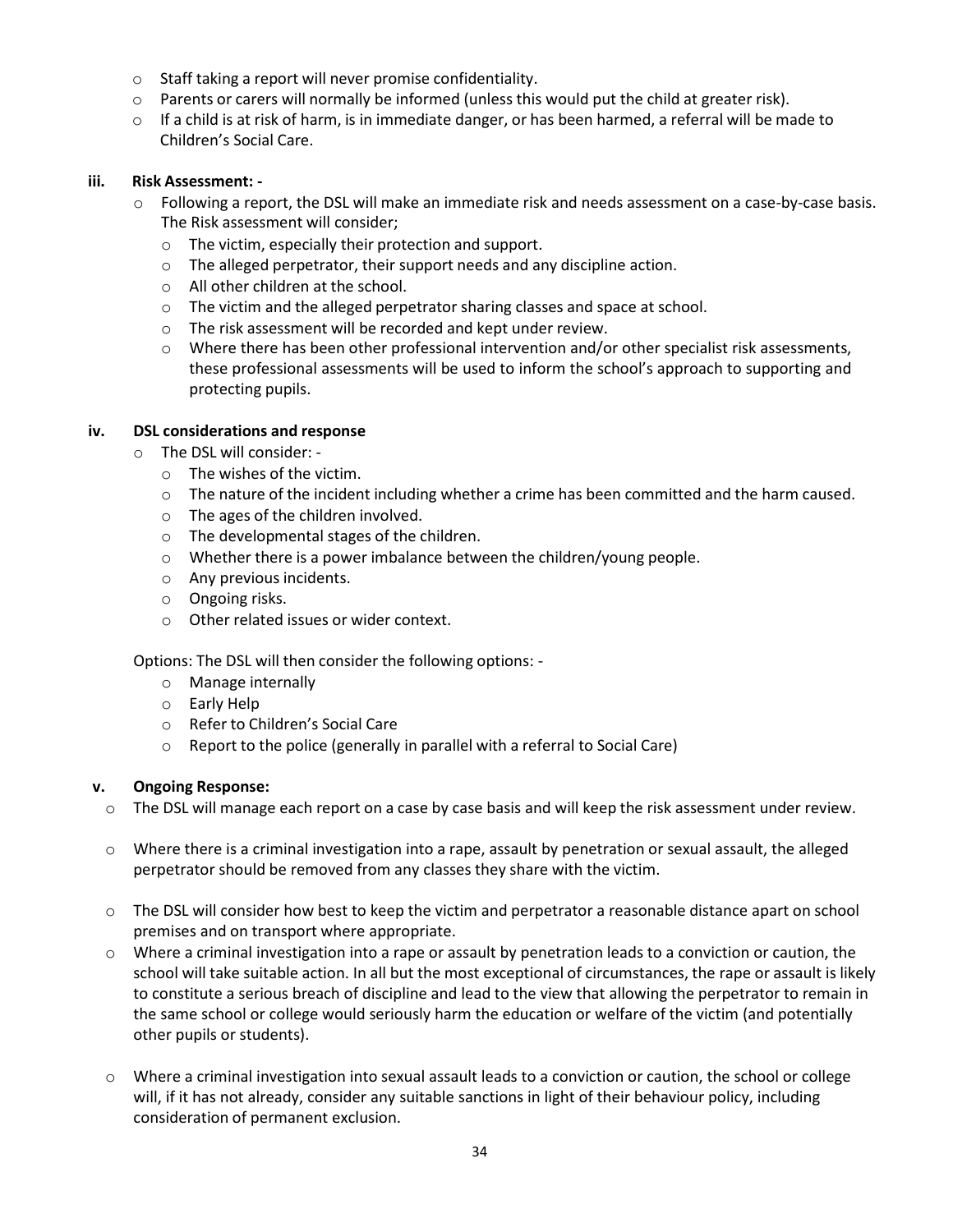- $\circ$  Where the perpetrator is going to remain at the school or college, the principle would be to continue keeping the victim and perpetrator in separate classes and continue to consider the most appropriate way to manage potential contact on school and college premises and transport. The nature of the conviction or caution and wishes of the victim will be especially important in determining how to proceed in such cases.
- o The victim, alleged perpetrator and other witnesses (children& adults) will receive appropriate support and safeguards on a case-by-case basis.
- o The school will take any disciplinary action against the alleged perpetrator in line with behaviour and discipline in schools.
- $\circ$  The school recognises that taking disciplinary action and providing appropriate support are not mutually exclusive actions and will occur at the same time if necessary.

#### **3. Physical Abuse**

- $\circ$  While a clear focus of peer-on-peer abuse is around sexual abuse and harassment, physical assaults andinitiation violence and rituals from pupils to pupils can also be abusive.
- $\circ$  Bullying is a form of peer-on-peer abuse, including prejudiced-based and discriminatory bullying
- $\circ$  These are equally not tolerated and if it is believed that a crime has been committed, will be reported to the police.
- $\circ$  The principles from the anti-bullying policy will be applied in these cases, with recognition that any police investigation will need to take priority.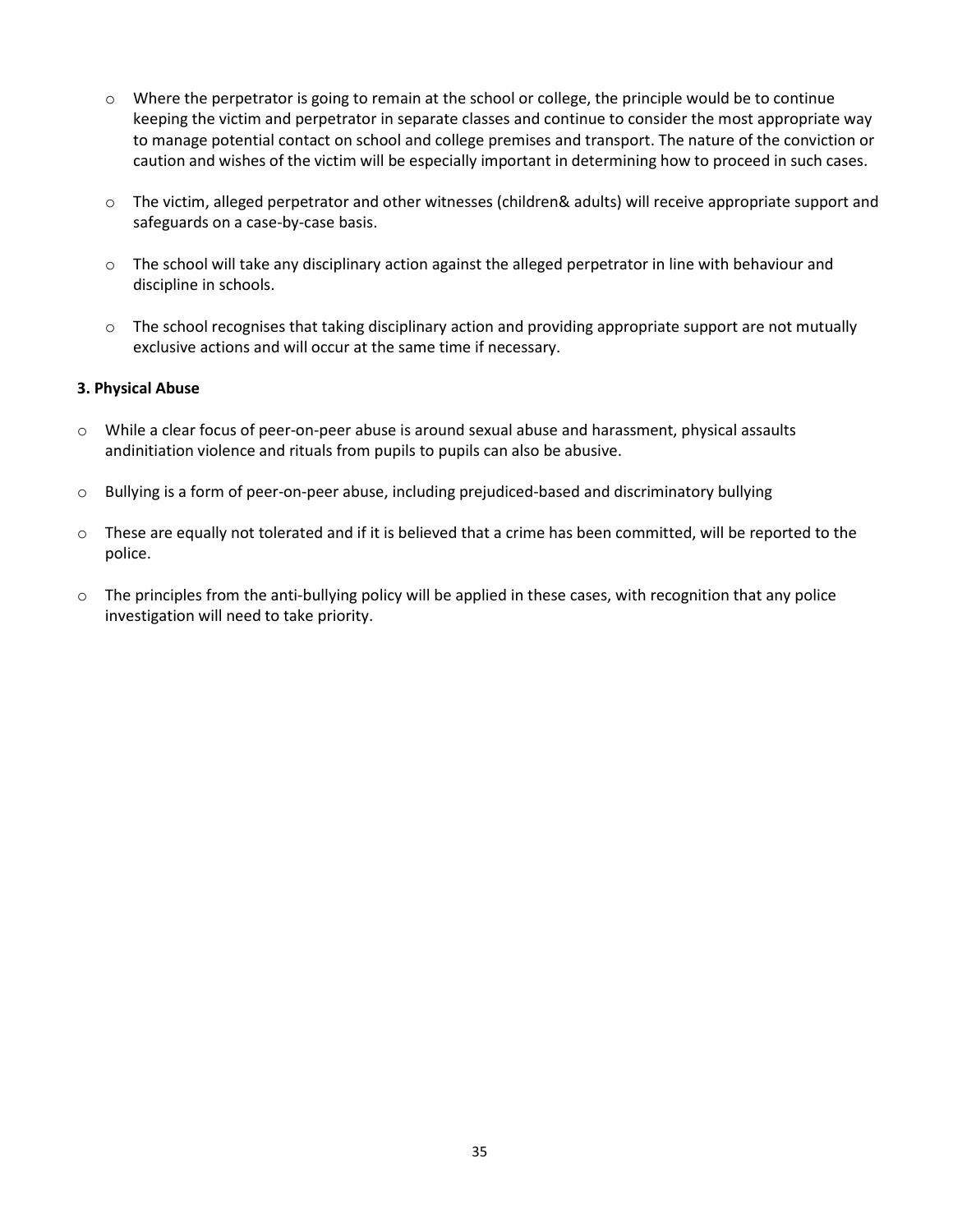# **Appendix 5: National Support Organisations**

#### <span id="page-35-0"></span>**Support for staff**

- Education Support Partnership: [www.educationsupportpartnership.org.uk](http://www.educationsupportpartnership.org.uk/)
- **Professional Online Safety Helpline: [www.saferinternet.org.uk/helpline](http://www.saferinternet.org.uk/helpline)**

#### **Support for Pupils**

- NSPCC: [www.nspcc.org.uk](http://www.nspcc.org.uk/)
- ChildLine: [www.childline.org.uk](http://www.childline.org.uk/)
- **Papyrus: [www.papyrus-uk.org](http://www.papyrus-uk.org/)**
- Young Minds: [www.youngminds.org.uk](http://www.youngminds.org.uk/)
- The Mix: [www.themix.org.uk](http://www.themix.org.uk/)

#### **Support for adults**

- Family Lives: [www.familylives.org.uk](http://www.familylives.org.uk/)
- Crime Stoppers: [www.crimestoppers-uk.org](http://www.crimestoppers-uk.org/)
- Victim Support: [www.victimsupport.org.uk](http://www.victimsupport.org.uk/)
- Kidscape: [www.kidscape.org.uk](http://www.kidscape.org.uk/)
- The Samaritans: [www.samaritans.org](http://www.samaritans.org/)
- **Mind: [www.mind.org.uk](http://www.mind.org.uk/)**
- **NAPAC (National Association for People Abused in Childhood):** [www.napac.org.uk](http://www.napac.org.uk/)
- MOSAC: [www.mosac.org.uk](http://www.mosac.org.uk/)
- Action Fraud: [www.actionfraud.police.uk](http://www.actionfraud.police.uk/)

#### **Support for Learning Disabilities**

- Respond: [www.respond.org.uk](http://www.respond.org.uk/)
- **Mencap: [www.mencap.org.uk](http://www.mencap.org.uk/)**

#### **Domestic Abuse**

- Refuge: [www.refuge.org.uk](http://www.refuge.org.uk/)
- **Women's Aid: [www.womensaid.org.uk](http://www.womensaid.org.uk/)**
- **Men's Advice Line: [www.mensadviceline.org.uk](http://www.mensadviceline.org.uk/)**
- **Mankind: [www.mankindcounselling.org.uk](http://www.mankindcounselling.org.uk/)**

#### **Honour based Abuse**

Forced Marriage Unit: <https://www.gov.uk/guidance/forced-marriage>

#### **Sexual Abuse and CSE**

- Lucy Faithfull Foundation: [www.lucyfaithfull.org.uk](http://www.lucyfaithfull.org.uk/)
- Stop it Now!: [www.stopitnow.org.uk](http://www.stopitnow.org.uk/)
- **Parents Protect: [www.parentsprotect.co.uk](http://www.parentsprotect.co.uk/)**
- CEOP: [www.ceop.police.uk](http://www.ceop.police.uk/)
- **Marie Collins Foundation: [www.mariecollinsfoundation.org.uk](http://www.mariecollinsfoundation.org.uk/)**
- Internet Watch Foundation (IWF): [www.iwf.org.uk](http://www.iwf.org.uk/)

#### **Online Safety**

- Childnet International: [www.childnet.com](http://www.childnet.com/)
- UK Safer Internet Centre: [www.saferinternet.org.uk](http://www.saferinternet.org.uk/)
- Parents Info: [www.parentinfo.org](http://www.parentinfo.org/)
- Internet Matters: [www.internetmatters.org](http://www.internetmatters.org/)